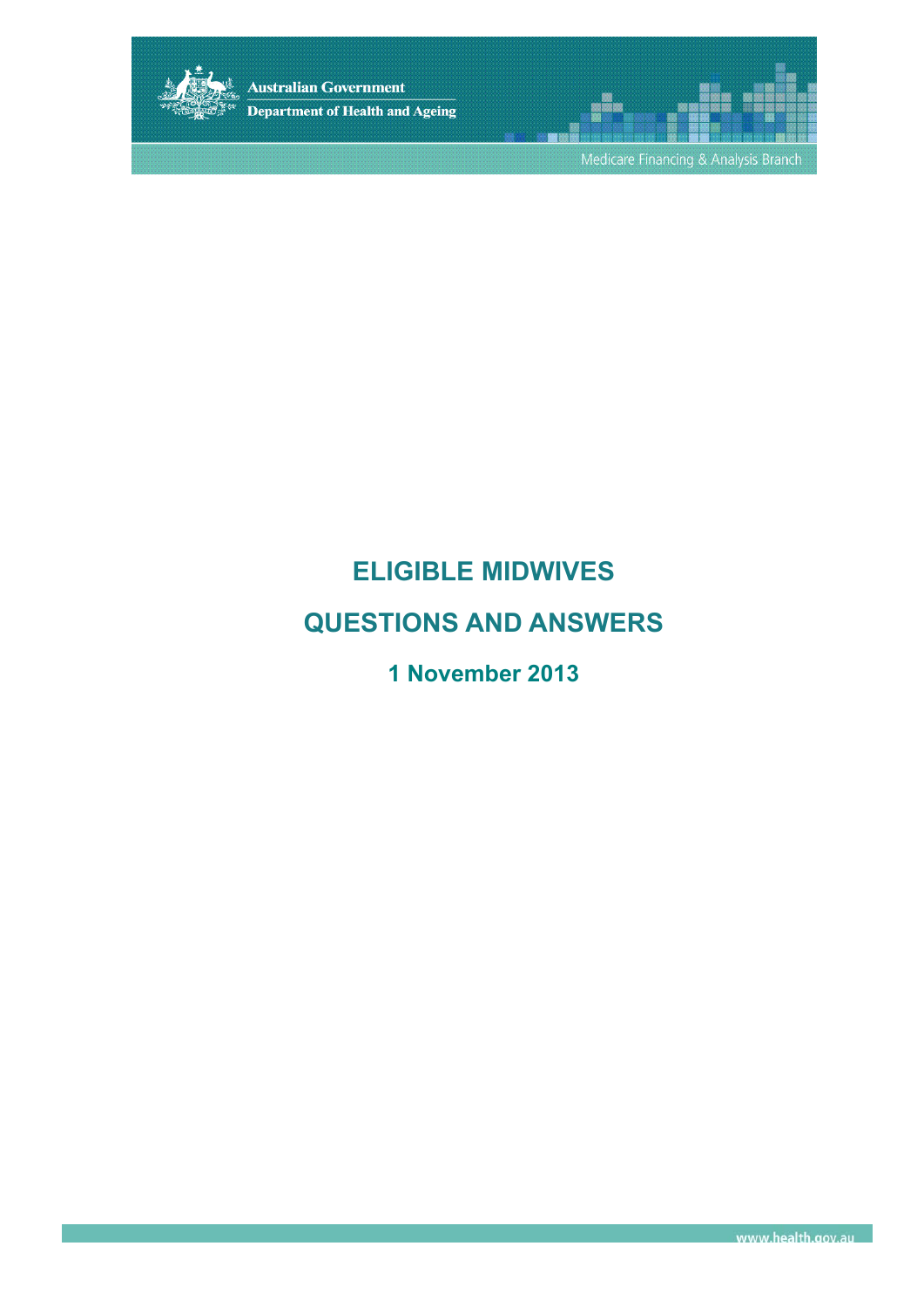# **Contents**

j.

na<br>Nex II

|                 | General                                          | 3  |
|-----------------|--------------------------------------------------|----|
| $\overline{2}$  | <b>Eligibility to Participate under Medicare</b> | 4  |
| 3               | <b>Provider Numbers</b>                          | 4  |
| 4               | <b>Collaborative Arrangements</b>                | 5  |
| 5               | <b>Overview of Midwifery MBS items</b>           |    |
| 6               | <b>Antenatal Services</b>                        | 9  |
| $\overline{7}$  | <b>Intra-partum Services</b>                     | 13 |
| 8               | <b>Postnatal Services</b>                        | 17 |
| 9               | <b>Telehealth Services</b>                       | 18 |
| 10              | <b>Schedule Fees and Medicare Rebates</b>        | 20 |
| 11              | Referral Requirements & Insurance cover in a     |    |
|                 | public hospital                                  | 21 |
| 12 <sup>2</sup> | <b>Prescribing and Pathology Tests and</b>       | 24 |
|                 | <b>Diagnostic imaging</b>                        |    |
| 13              | <b>Auditing by Medicare Australia</b>            |    |
|                 |                                                  |    |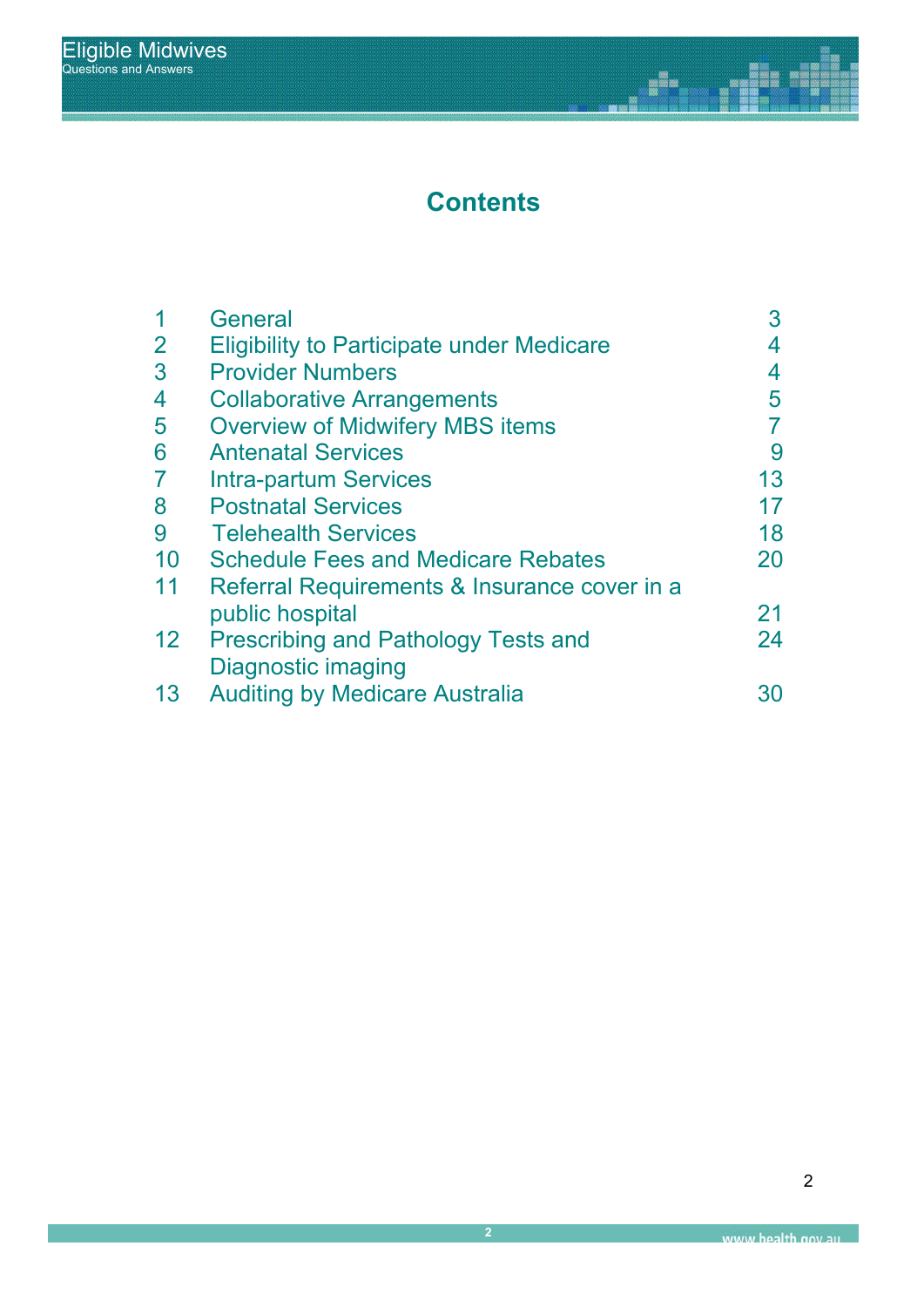# **1. General**

From 1 November 2010, Medicare benefits have been payable for antenatal, intra-partum and postnatal services (up to 6 weeks post delivery), provided by eligible privately practising midwives working in collaboration with a specified medical practitioner. Eligible midwives can request certain pathology and diagnostic imaging services for their patients and refer patients to obstetricians and paediatricians, as the clinical need arises.

> To provide services under Medicare, midwives must meet the eligibility requirements for the Medicare Benefits Schedule (MBS) items, and be registered with Medicare Australia.

Descriptions, explanatory notes, schedule fees and benefits for MBS items provided by eligible midwives and medical practitioners (e.g. obstetricians), and specialists (paediatricians and obstetricians) and pathology and diagnostic imaging services that eligible midwives can request can be found at: www.mbsonline.gov.au.

Further information on the Medicare items in support of midwife services is available from Medicare Australia on 132 150 (for providers) or 132 011 (for patients).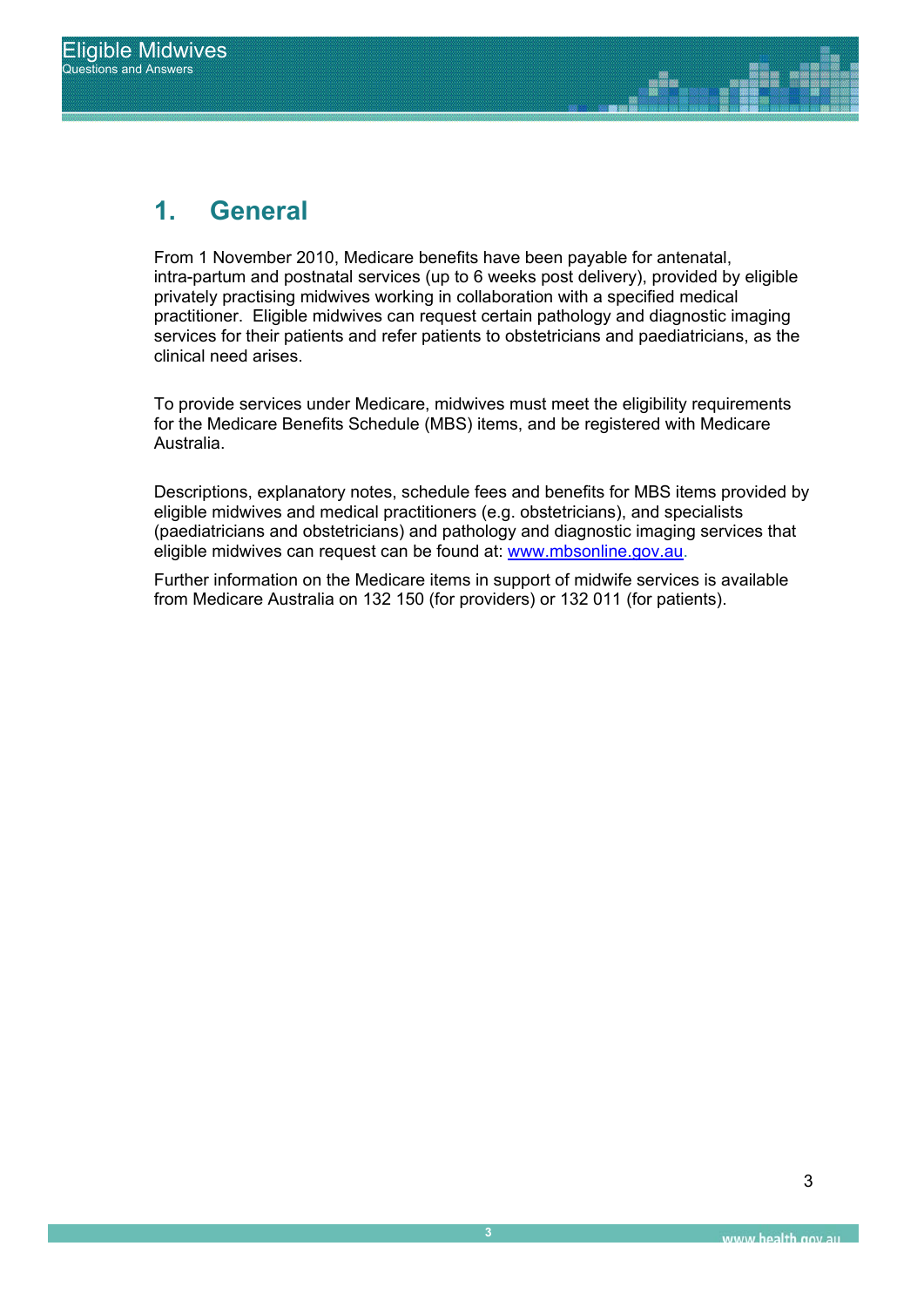## **2. Eligibility to participate under Medicare**

### 2.1 What is an "eligible midwife"?

Information regarding eligibility can be found on the Nursing and Midwifery Board of Australia (NMBA) site of the Australian Health Practitioner Regulatory Agency (AHPRA) website at:

http://www.nursingmidwiferyboard.gov.au/.

### 2.2 What is an "eligible midwife" under the Medicare arrangements?

An eligible midwife is one who meets the requirements of the NMBA and renders a Medicare rebateable service in a collaborative arrangement or collaborative arrangements of a kind or kinds specified in the regulations, with one or more medical practitioners, of a kind or kinds specified in the regulations.

The *Health Insurance Regulations 1975* provides details of the requirements for collaborative arrangements and can be found on the Commonwealth of Australia Law website at:

http://www.comlaw.gov.au/comlaw/comlaw.nsf/sh/homepage.

### 2.3 I am an eligible midwife. What do I need to do to provide Medicare rebateable services?

To provide Medicare rebateable services an eligible midwife is required to:

- have a Medicare provider number;
- $\bullet$  be working in private practice:
- have professional indemnity insurance; and
- have collaborative arrangements in place with a specified medical practitioner.

## **3. Provider numbers**

### 3.1 How do I apply for a provider number?

To access the Medicare arrangements, eligible midwives must apply to Medicare Australia for a provider number. A separate provider number is required for each location at which a midwife practices. Advice for midwives about registering with Medicare Australia is available from the Medicare Australia provider inquiry line on 132150. Application forms can be downloaded from the Medicare Australia website at

www.medicareaustralia.gov.au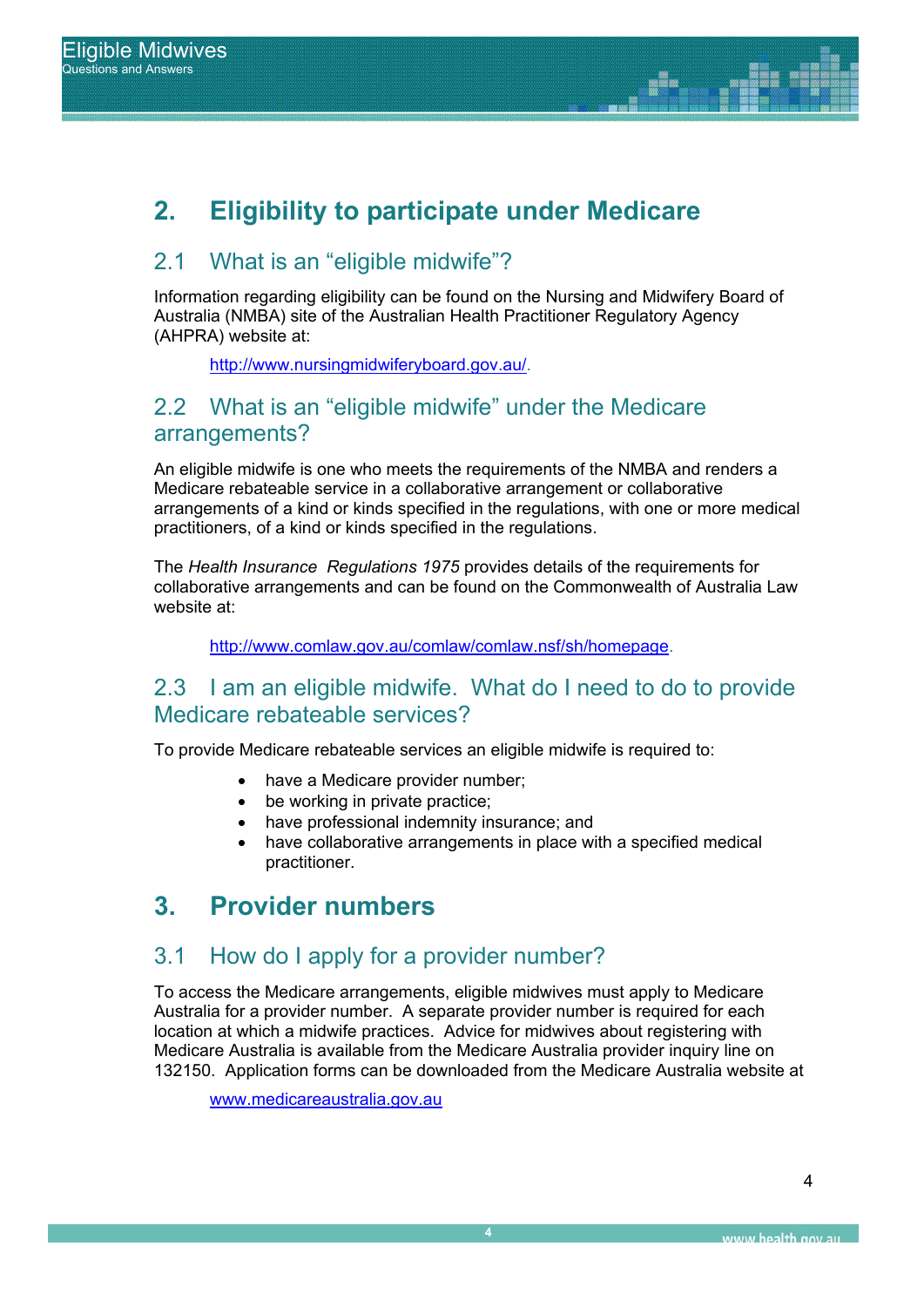## **4. Collaborative arrangements**

#### Report Title 4.1 What is a collaborative arrangement?

A collaborative arrangement is an arrangement between an eligible midwife and a specified medical practitioner that must provide for:

- consultation with an obstetric specified medical practitioner;
- referral of a patient to a specified medical practitioner; and
- transfer of the patients care to an obstetric specified medical practitioner,

as clinically relevant to ensure safe, high quality maternity care.

### 4.2 Who can an eligible midwife have collaborative arrangements with?

A collaborative arrangement can be with one of the following specified medical practitioners:

- an obstetrician:
- a medical practitioner who provides obstetric services; or
- a medical practitioner employed or engaged by a hospital authority and authorised by the hospital authority to participate in a collaborative arrangement.

### 4.3 Do eligible midwives have to have a signed agreement with the collaborating practitioner/s?

Collaborative arrangements can be established in the following ways:

- (a) the midwife:
	- I. is employed or engaged by one or more obstetric specified medical practitioners, or by an entity that employs or engages one or more obstetric specified medical practitioners; or
	- II. has an agreement, in writing, with an entity, other than a hospital, that employs or engages one or more obstetric specified medical practitioners, OR
- (b) a patient is referred in writing to the midwife for midwifery treatment by a specified medical practitioner; or
- (c) a written, signed agreement between an eligible midwife and one or more specified medical practitioners, or
- (d) an arrangement recorded in the midwife's written records.
	- a. An eligible midwife must record the following for a patient in the midwife's written records:
		- i. The name of at least one specified medical practitioner who is, or will be, collaborating with the midwife in the patient's care (a **named medical practitioner**);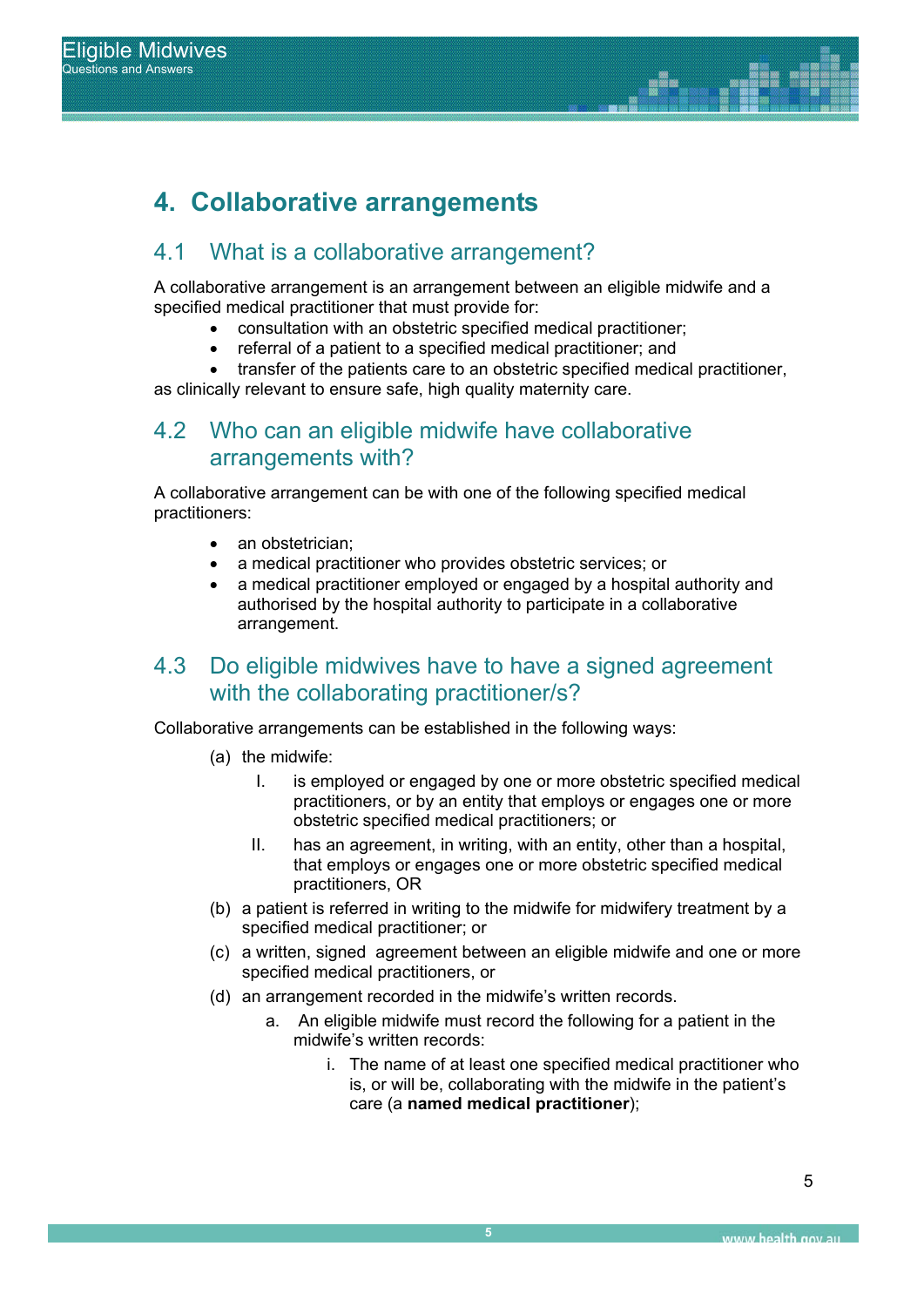- ii. That the midwife has told the patient that the midwife will be providing midwifery services to the patient in collaboration with one or more specified medical practitioners:
- iii. Acknowledgement by a named medical practitioner that the practitioner will be collaborating in the patient's care;
- iv. Plans for the circumstances in which the midwife will do any of the following:
	- 1. consult with an obstetric specified medical practitioner;
	- 2. refer the patient to a specified medical practitioner;
	- 3. transfer the patient's care to an obstetric specified medical practitioner.
- b. The midwife must also record the following in the midwife's written records:
	- i. any consultation or other communication between the midwife and an obstetric specified medical practitioner about the patient's care;
	- ii. any referral of the patient by the midwife to a specified medical practitioner;
	- iii. any transfer by the midwife of the patient's care to an obstetric specified medical practitioner;
	- iv. when the midwife gives a copy of the hospital booking letter for the patient to a named medical practitioner – acknowledgement that the named medical practitioner has received the copy;
	- v. when the midwife give a copy of the patient's maternity care plan prepared by the midwife to a named medical practitioner – acknowledgement that the named medical practitioner has received the copy;
	- vi. if the midwife requests diagnostic imaging or pathology services for the patient – when the midwife gives the results of the services to a named medical practitioner
	- vii. that the midwife has given a discharge summary at the end of the midwife's care for the patient to:
		- 1. a named medical practitioner; and
		- 2. the patient's usual general practitioner.
- (e) In relation to a hospital, the midwife is:
	- I. credentialed to provide midwifery services after successfully completing a formal process to assess the midwife's competence, performance and professional suitability; and
	- II. given clinical privileges for a defined scope of clinical practice for the hospital; and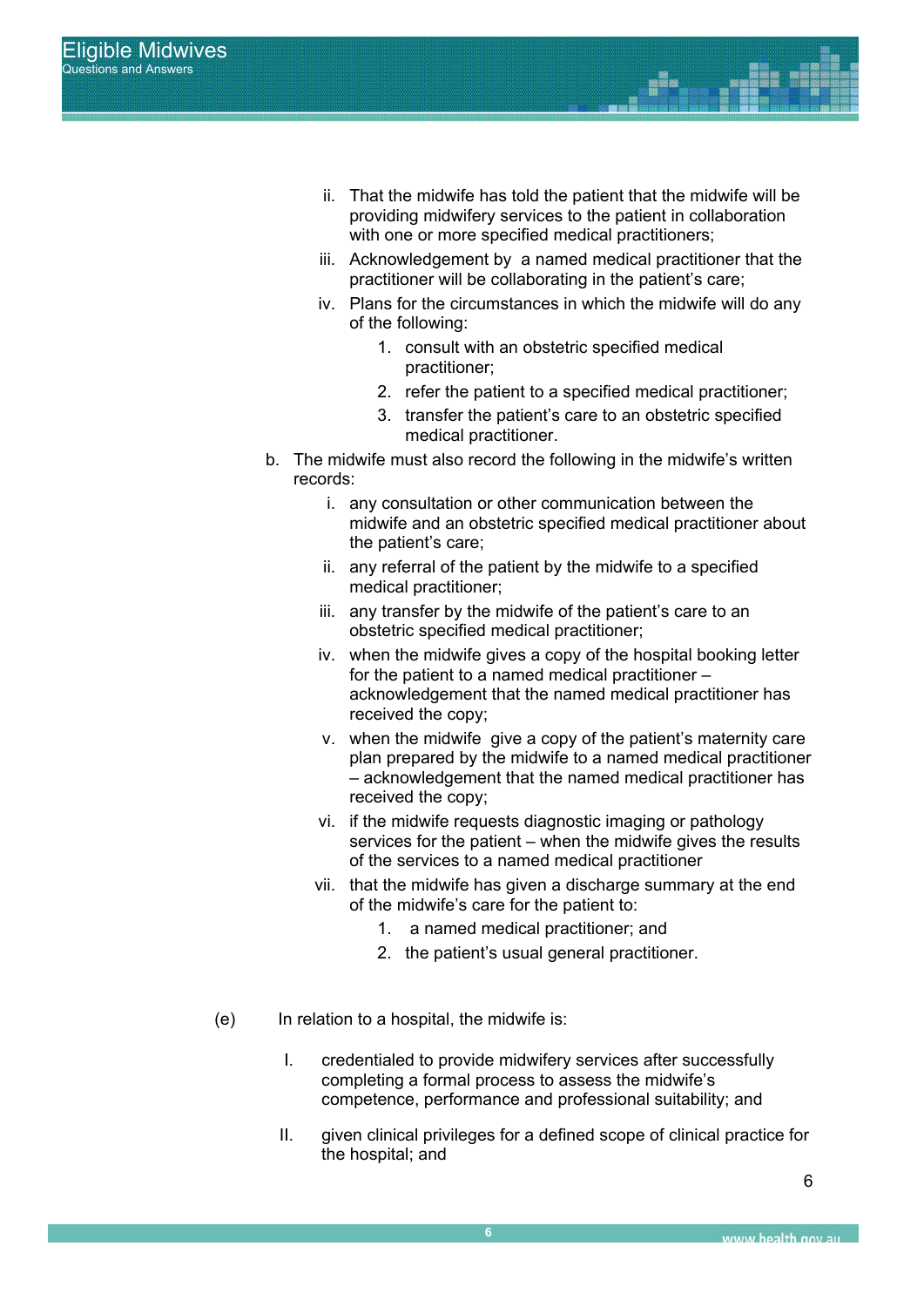III. permitted to provide midwifery care to his or her own patients at the hospital.

The hospital must employ or engage one or more obstetric specified medical practitioners.

Collaborative arrangements must be in place at the time the eligible midwife provides a Medicare service.

### *4.4* What is meant by an entity?

An entity may refer, for example, to a community health centre or a medical practice. For a midwife to have a collaborative arrangement in these circumstances, that midwife must be employed or engaged by, or have a written agreement with, an entity that also employs or engages one or more obstetric specified medical practitioners.

### 4.5 Does the definition of an entity include a maternity hospital or an Aboriginal Health service?

An entity may refer to a hospital or community health centre. For a midwife to have a collaborative arrangement in these circumstances, that midwife must be employed or engaged by an entity that also employs or engages one or more obstetric specified medical practitioners.

## **5. Overview of midwifery MBS items**

### 5.1 Can eligible midwives care for their own patients?

Eligible midwives can treat their own patients, in collaboration with other maternity care providers including GPs, GP obstetricians and specialist obstetricians. Eligible midwives are not limited to providing care *on behalf of* medical practitioners.

### 5.2 What services can eligible midwives provide under Medicare?

Midwifery services that attract a Medicare benefit are listed in the Medicare Benefits Schedule (MBS) by an item number and description of the service. Information on all MBS items can be found at www.mbsonline.gov.au.

New midwifery MBS items effective from 1 November 2010 for antenatal, intra-partum and postnatal services, are summarised below:

|--|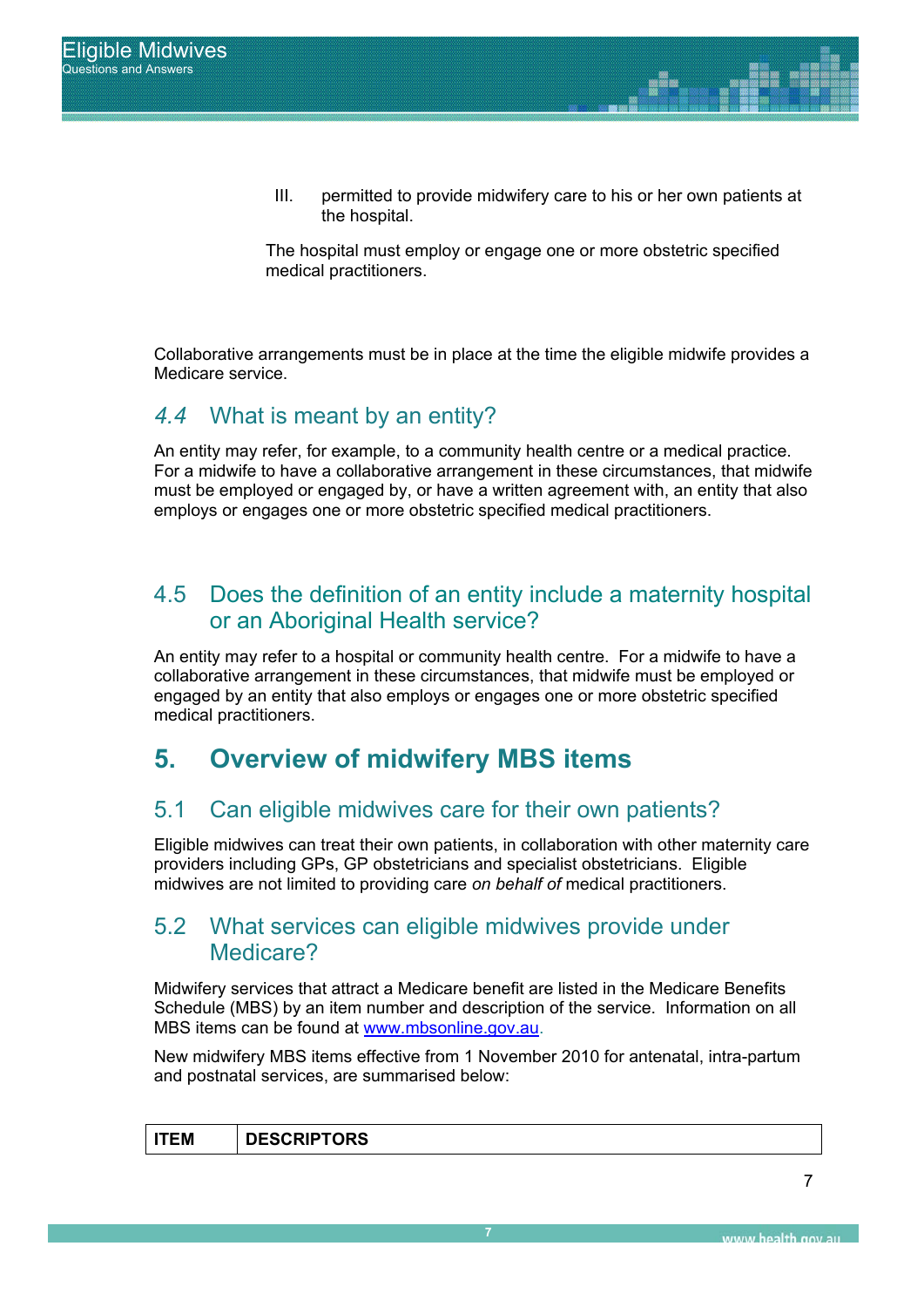| 82100 | an initial antenatal attendance of at least 40 minutes duration                             |
|-------|---------------------------------------------------------------------------------------------|
| 82105 | a short antenatal attendance of up to 40 minutes duration                                   |
| 82110 | a long antenatal attendance of more than 40 minutes duration                                |
| 82115 | a maternity care plan for a woman across a pregnancy that has progressed<br>beyond 20 weeks |
| 82120 | management of a confinement                                                                 |
| 82125 | management of a confinement in excess of 12 hours                                           |
| 82130 | short postnatal attendance of up to 40 minutes duration                                     |
| 82135 | long postnatal attendance of at least 40 minutes duration                                   |
| 82140 | six week postnatal attendance                                                               |
| 82150 | telehealth professional attendance lasting less than 20 minutes                             |
| 82151 | telehealth professional attendance lasting at least 20 minutes                              |
| 82152 | telehealth professional attendance lasting at least 40 minutes                              |

### 5.3 Can an eligible midwife provide midwifery services outside these items?

Under the Medicare arrangements, eligible midwives are limited to providing the services described in these items. Services provided outside these items or services that do not meet the item requirements will not attract Medicare benefits.

### 5.4 Can another midwife or nurse provide a Medicare service on my behalf?

For a Medicare benefit to be payable, the eligible midwife will need to personally provide the service to the woman.

### 5.5 Can another midwife assist me in providing Medicare services?

Another midwife can provide assistance to you in rendering the service, however, you are still required to be in personal attendance on the woman.

### 5.6 If another midwife assists in providing a service, will Medicare benefits be payable for this assistance?

No. Only one Medicare benefit is payable for any individual service regardless of the number of midwives involved.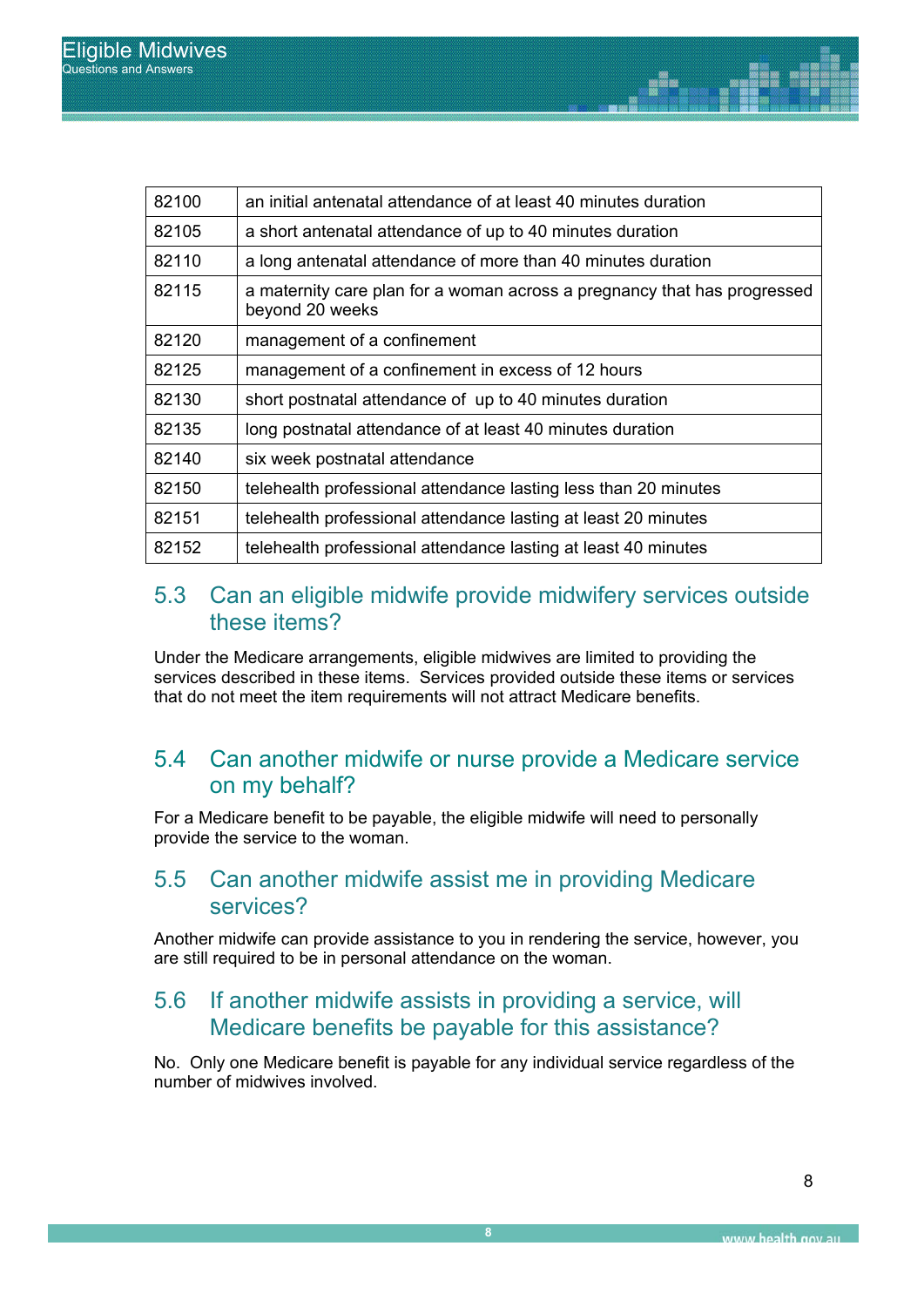## 5.7 Can an eligible midwife see more than one woman at a time to provide midwifery services?

No. Medicare benefits are only payable where an eligible midwife attends to one patient on the one occasion.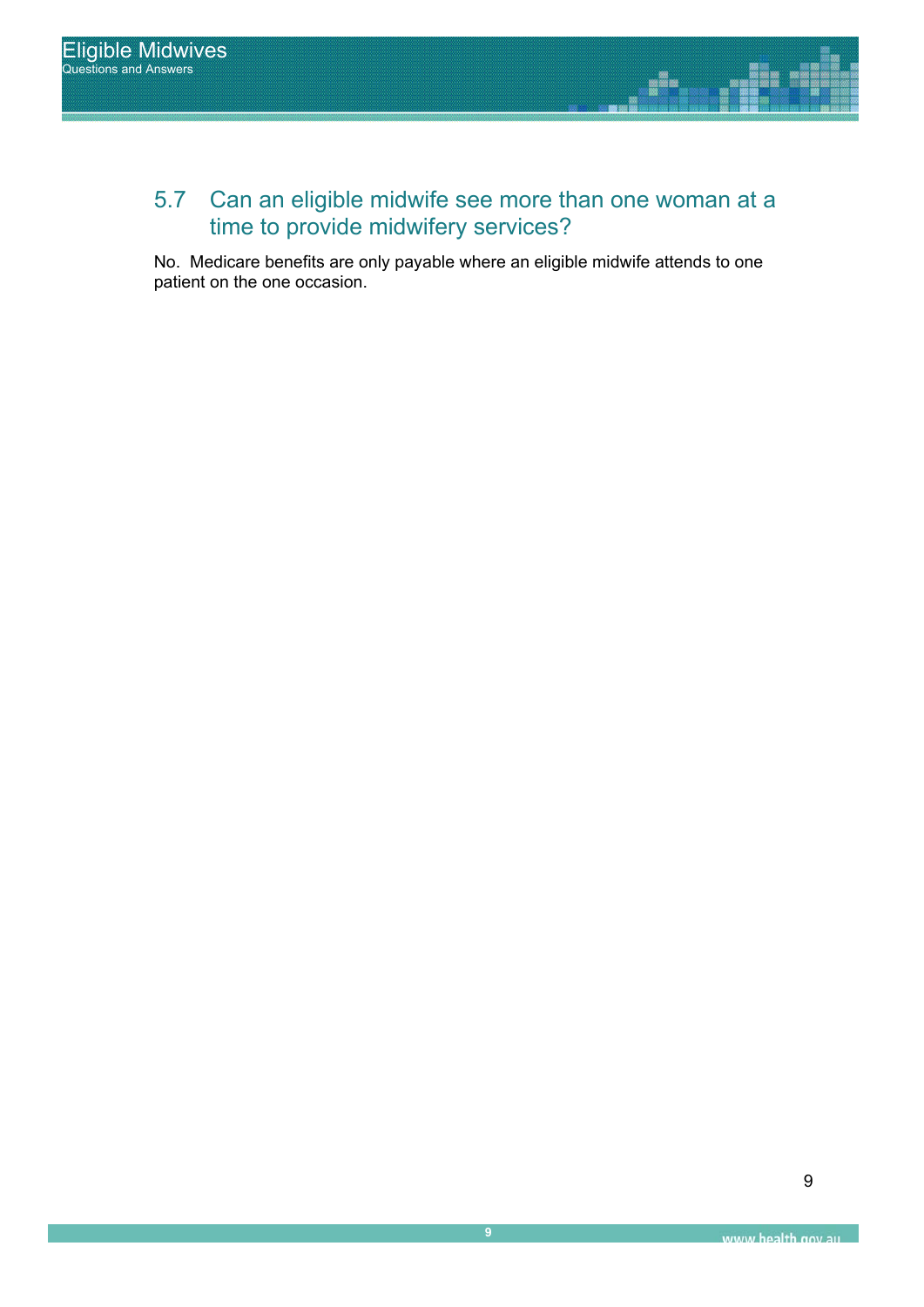# **6. Antenatal services**

### 6.1 What antenatal services can an eligible midwife provide?

alis<br>Bilis

The antenatal items for eligible midwives are described below: details of schedule fees and benefits can be found at www.mbsonline.gov.au.

| 82100 | <b>Initial Antenatal Attendance</b><br>Initial antenatal professional attendance by an eligible midwife, lasting at<br>least 40 minutes, including all of the following:<br>(a) taking a detailed patient history;<br>(b) performing a comprehensive examination;<br>(c) performing a risk assessment;<br>(d) based on the risk assessment - arranging referral or transfer of the<br>patient's care to an obstetrician;<br>(e) requesting pathology and diagnostic imaging services, when necessary;<br>(f) discussing with the patient the collaborative arrangements for her<br>maternity care and recording the arrangements in the midwife's written<br>records in accordance with section 2E of the Health Insurance Regulations<br>1975.<br>Payable once only for any pregnancy. |
|-------|-----------------------------------------------------------------------------------------------------------------------------------------------------------------------------------------------------------------------------------------------------------------------------------------------------------------------------------------------------------------------------------------------------------------------------------------------------------------------------------------------------------------------------------------------------------------------------------------------------------------------------------------------------------------------------------------------------------------------------------------------------------------------------------------|
| 82105 | <b>Short Antenatal Attendance</b><br>Short antenatal professional attendance by an eligible midwife, lasting up to<br>40 minutes.                                                                                                                                                                                                                                                                                                                                                                                                                                                                                                                                                                                                                                                       |
| 82110 | <b>Long Antenatal Attendance</b><br>Long antenatal professional attendance by an eligible midwife, lasting at<br>least 40 minutes.                                                                                                                                                                                                                                                                                                                                                                                                                                                                                                                                                                                                                                                      |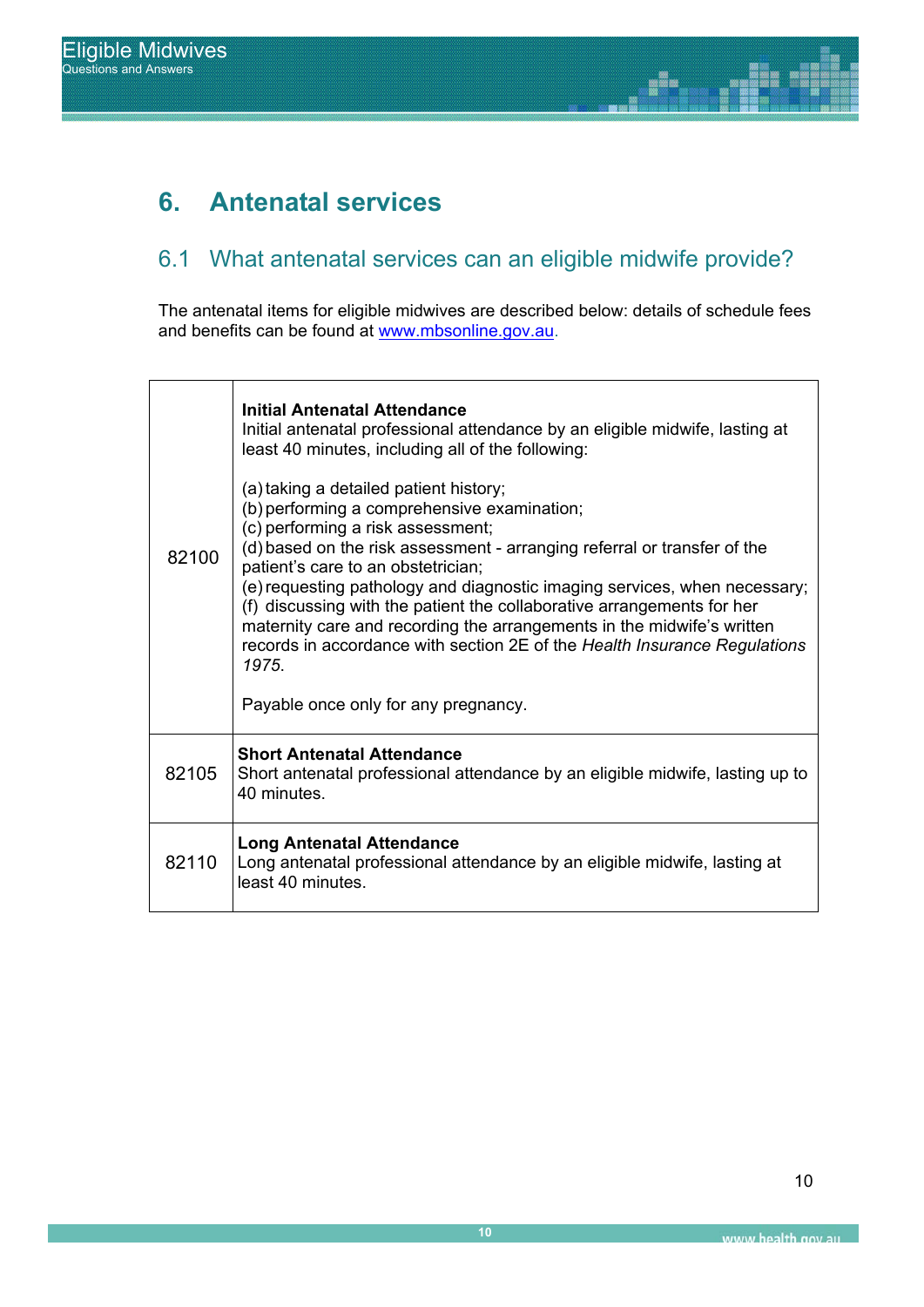|       | <b>Maternity Care Plan</b><br>Professional attendance by an eligible midwife, lasting at least 90 minutes,<br>for assessment and preparation of a maternity care plan for a patient whose<br>pregnancy has progressed beyond 20 weeks, if: |
|-------|--------------------------------------------------------------------------------------------------------------------------------------------------------------------------------------------------------------------------------------------|
|       | (a) the patient is not an admitted patient of a hospital; and<br>(b) the eligible midwife undertakes a comprehensive assessment of the<br>patient; and                                                                                     |
|       | (c) the eligible midwife develops a written maternity care plan that contains:<br>outcomes of the assessment; and                                                                                                                          |
|       | details of agreed expectations for care during pregnancy,<br>labour and delivery; and                                                                                                                                                      |
|       | details of any health problems or care needs; and                                                                                                                                                                                          |
|       | details of collaborative arrangements that apply to the                                                                                                                                                                                    |
| 82115 | patient; and                                                                                                                                                                                                                               |
|       | details of any medication taken by the patient during the<br>pregnancy, and any additional medication that may be<br>required by the patient; and                                                                                          |
|       | details of any referrals or requests for pathology services or<br>diagnostic imaging services for the patient during the<br>pregnancy, and any additional referrals or requests that may                                                   |
|       | be required for the patient; and                                                                                                                                                                                                           |
|       | (d) the maternity care plan is explained and agreed with the patient; and<br>(e) the fee does not include any amount for the management of labour and<br>delivery.                                                                         |
|       | (Includes any antenatal attendance provided on the same occasion).                                                                                                                                                                         |
|       | Payable once only for any pregnancy.                                                                                                                                                                                                       |

The MBS includes an obstetric antenatal attendance item, where the woman is referred by an eligible midwife at 32-36 weeks of her pregnancy.

| 16406 | 32-36 Week Obstetric Visit                                                                                         |
|-------|--------------------------------------------------------------------------------------------------------------------|
|       | Antenatal attendance at 32-36 weeks of the woman's pregnancy<br>where the woman is referred by an eligible midwife |

### 6.2 Is there a limit on the number of antenatal attendances an eligible midwife can provide?

Only one initial attendance (item 82100) and one midwifery care plan (item 82115) are payable in any pregnancy, regardless of the number of midwives involved in a woman's care.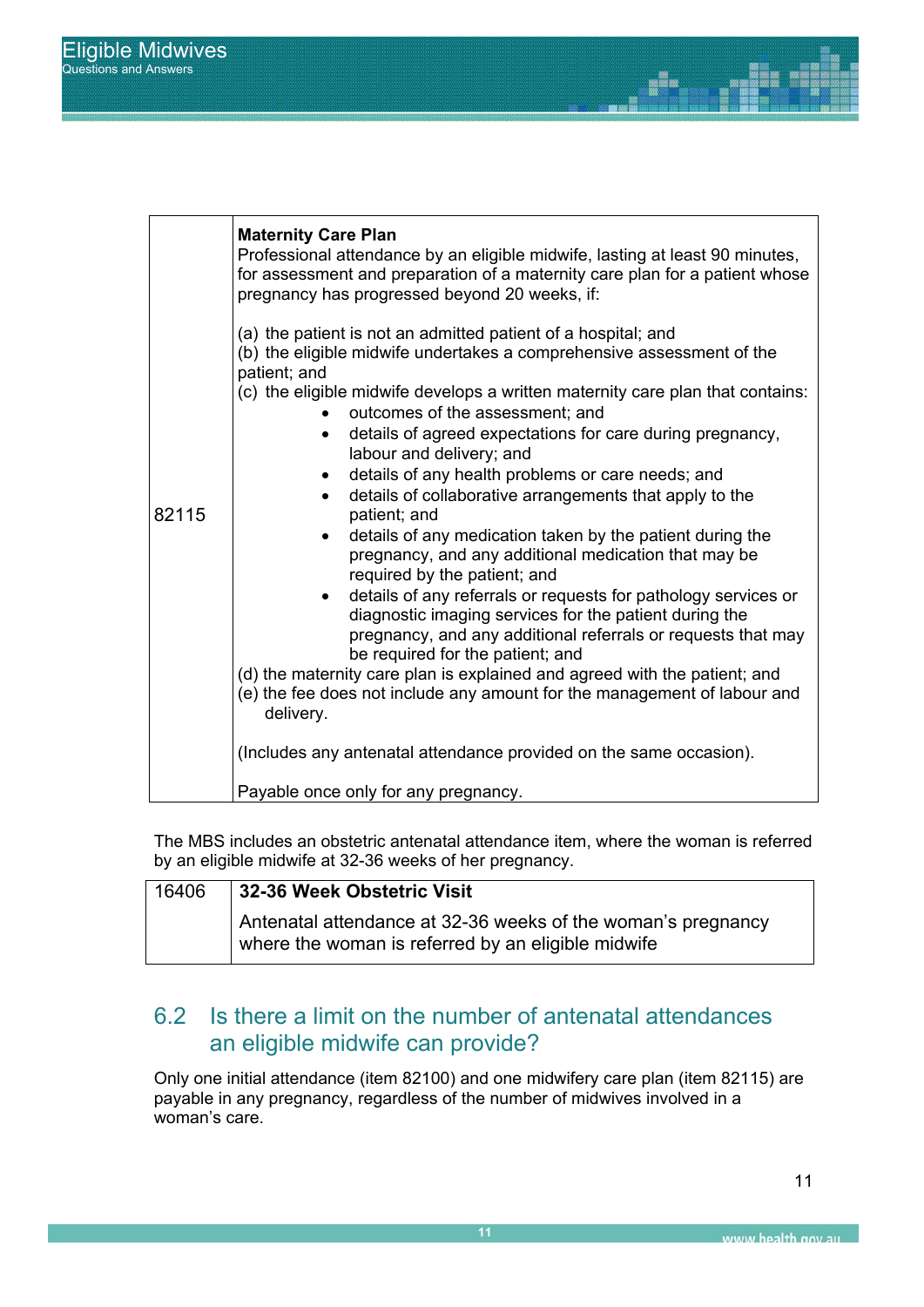clinically relevant. There is no upper limit on the number of long and short antenatal attendances an eligible midwife can provide to a woman during her pregnancy under items 82105 and 82110. However, attendances are limited by the requirement that the service must be

**Clinically relevant** in relation to midwifery care means a service generally accepted by the midwifery profession as necessary for the appropriate treatment of the patient to whom it was rendered.

> As a guide, the National Institute for Health and Clinical Excellence (NICE),United Kingdom guidelines "Antenatal Care, routine care for health pregnant women, 2010" recommends that for first time mothers with uncomplicated pregnancies, 10 antenatal attendances should be adequate.

The Nursing and Midwifery Board of Australia and the Australian College of Midwives have endorsed codes and guidelines to provide guidance to midwives in their practice. These include: the *National Competency Standards for the Midwife*, the *Code of Professional Conduct for Midwives in Australia*; the *Code of Ethics for Midwives in Australia*, the *Australian College of Midwives National Midwifery Guidelines for Consultation and Referral* ("the Guidelines") and the *NHMRC Guidance on Collaborative Maternity Care.*

These documents can be found at the following sites:

www.midwives.org.au http://www.nursingmidwiferyboard.gov.au

### 6.3 Where can an eligible midwife provide these antenatal services?

A midwife may practise in a range of settings to provide antenatal care including the home, hospitals, clinics, health units, a medical practice or the midwife's rooms.

### 6.4 The antenatal attendances are time based. Does this include travel time?

No. Where MBS services are time based, practitioners can only claim for the time the patient is receiving active attention. Periods such as the time taken to travel to the patient's home or where the patient is resting between blood pressure readings cannot be included in the time of the consultation.

### 6.5 Can an eligible midwife provide antenatal Medicare rebateable services over the telephone?

No. Services provided where the patient is not in attendance, such as the issuing of repeat prescriptions, updating patient notes or telephone consultations do not attract Medicare benefits.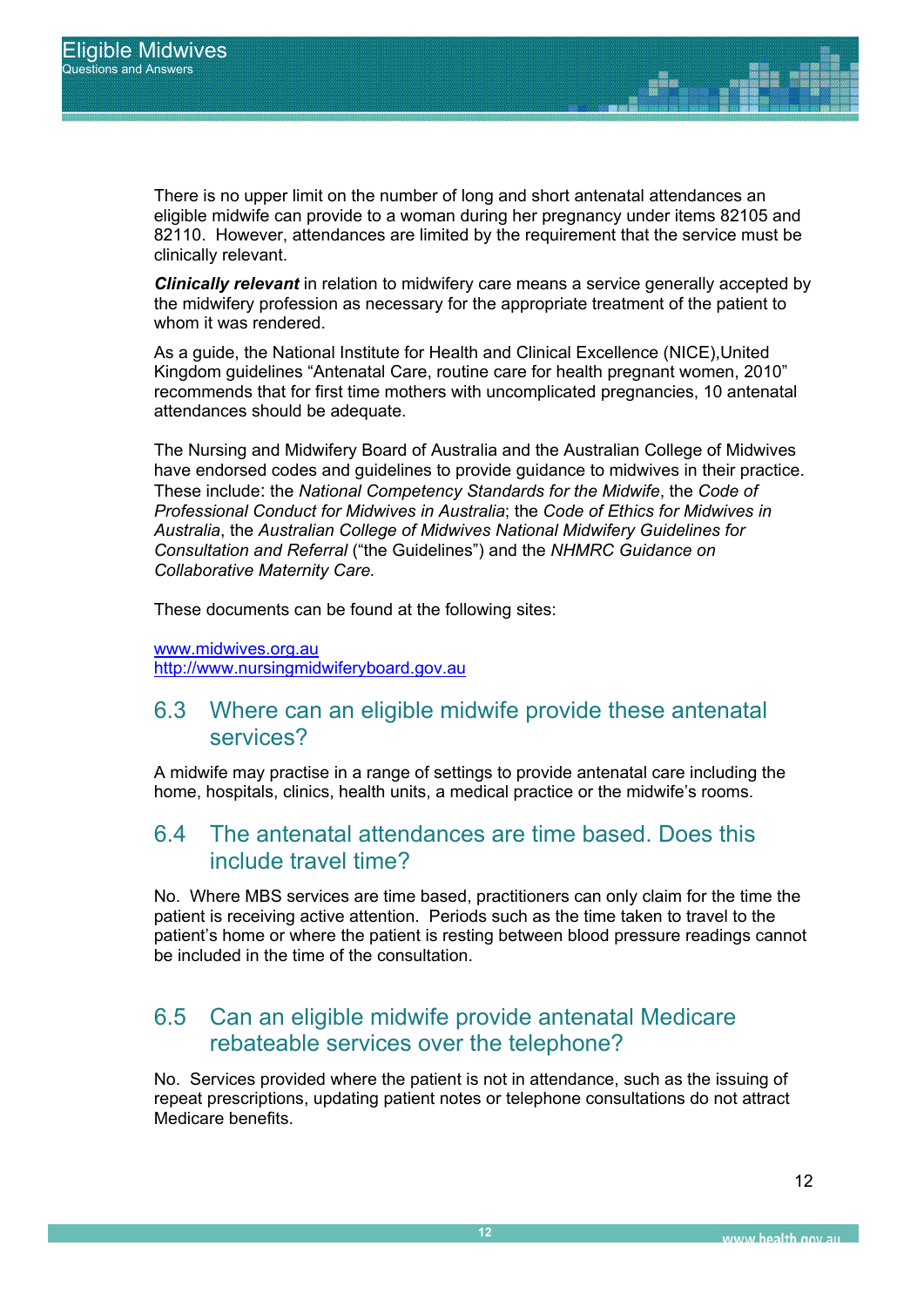### 6.6 Do consultations with other midwives or medical practitioners attract a Medicare benefit?

No. A service where a patient is not in attendance does not attract a Medicare benefit.

### REPORT SUB TITLE 6.7 Are Medicare benefits payable for group attendances such as antenatal or birth education classes?

No. Medicare benefits are only payable for midwifery services where an eligible midwife attends a single patient on the one occasion.

### 6.8 Can more than one antenatal attendance be provided on the same day?

Yes. Medicare benefits may be payable where it is clinically relevant to provide more than one antenatal attendance on the one day. However, the subsequent attendance should not be a continuation of the earlier attendance and there should be a reasonable lapse of time between attendances before they can be regarded as separate.

For example, if an eligible midwife attends a woman in the morning for a scheduled antenatal attendance and the woman returned in the afternoon with symptoms that had subsequently developed, the two services would be considered separate attendances.

If a woman was resting between blood pressure readings, this would not be considered separate attendances.

To assist Medicare in processing claims for multiple attendances on the same day, the time of each attendance on that day should be stated on the account (e.g. 10am and 3.15pm).

### 6.9 Can an eligible midwife provide an antenatal attendance for a woman who is having a miscarriage?

Medicare benefits would be payable for any clinically relevant antenatal attendance.

### 6.10 Would Medicare benefits be payable for an eligible midwife to provide antenatal attendances on a patient in hospital while they are in labour?

No. The MBS items 82120 and 82125, covering management of confinement include all associated attendances (refer to section 7 of this document).

### 6.11 If the woman is having a homebirth, which is not covered by the intra-partum MBS items, can an eligible midwife claim antenatal attendances during her labour?

No. Medicare benefits are not payable for antenatal attendances for attending a woman in labour having a homebirth.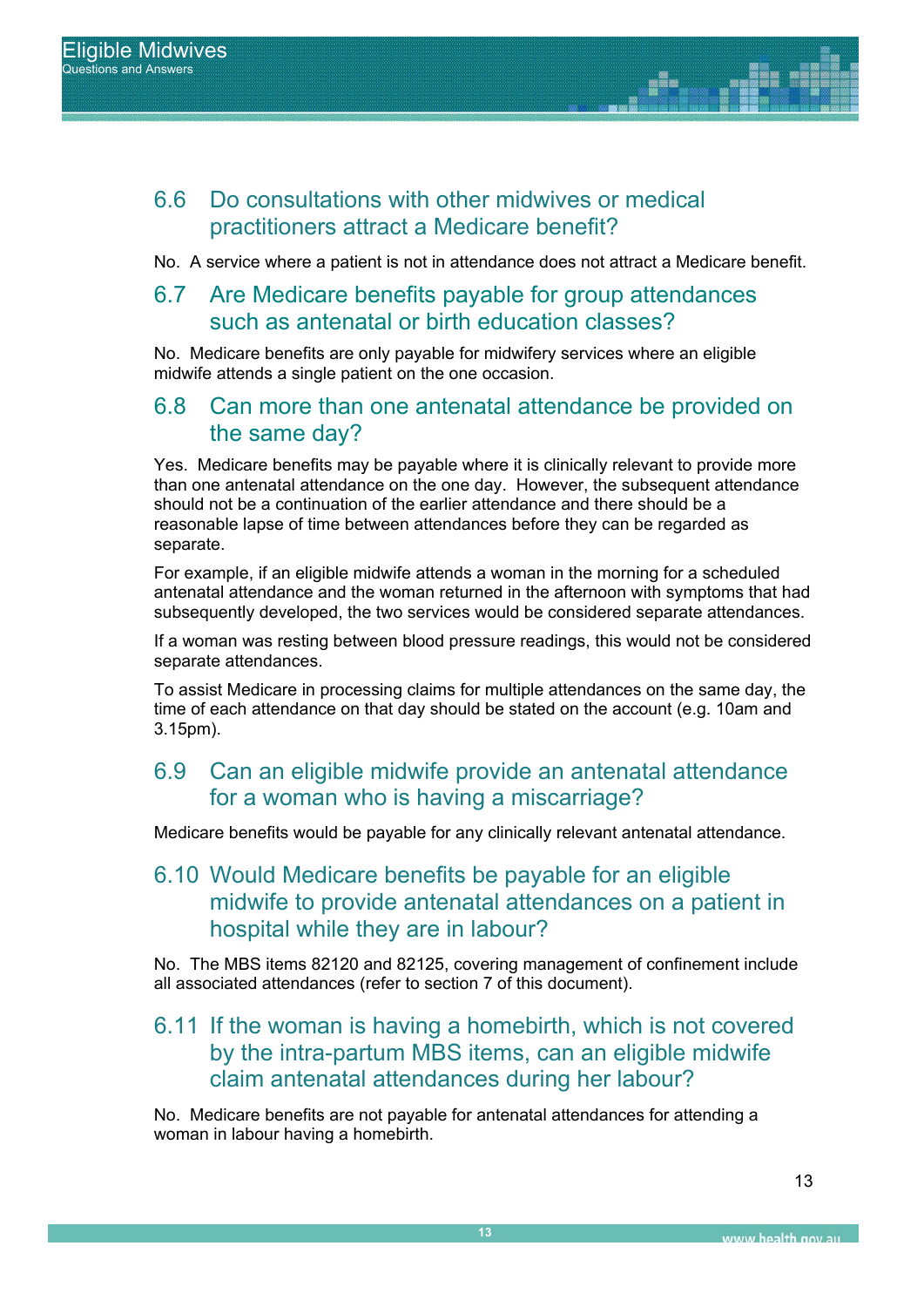## **7. Intra-partum services**

#### Report Title 7.1 What intra-partum services can an eligible midwife provide?

The intra-partum items for midwifery services are described below:

| 82120 | Management of confinement for up to 12 hours, including delivery<br>where performed<br>Management of confinement for up to 12 hours, including delivery (if<br>undertaken), if:<br>(a) the patient is an admitted patient of a hospital; and<br>(b) the attendance is by an eligible midwife who:<br>(i) provided the patient's antenatal care; or<br>(ii) is a member of a practice that provided the patient's antenatal care.<br>(Includes all attendances related to the confinement by the eligible midwife)                                                                                                                                                                                                                 |
|-------|-----------------------------------------------------------------------------------------------------------------------------------------------------------------------------------------------------------------------------------------------------------------------------------------------------------------------------------------------------------------------------------------------------------------------------------------------------------------------------------------------------------------------------------------------------------------------------------------------------------------------------------------------------------------------------------------------------------------------------------|
|       | Payable once only for any pregnancy                                                                                                                                                                                                                                                                                                                                                                                                                                                                                                                                                                                                                                                                                               |
| 82125 | Management of confinement for in excess of 12 hours, including<br>delivery where performed.<br>Management of confinement, including delivery (if undertaken) when care is<br>transferred from 1 eligible midwife to another eligible midwife (the second<br>eligible midwife), if:<br>(a) the patient is an admitted patient of a hospital; and<br>(b) the patient's confinement is for longer than 12 hours; and<br>(c) the second eligible midwife:<br>(i) has provided the patient's antenatal care; or<br>(ii) is a member of a practice that has provided the patient's antenatal<br>care.<br>(Includes all attendances related to the confinement by the second eligible<br>midwife)<br>Payable one only for any pregnancy. |

### 7.2 Where can an eligible midwife provide intra-partum services?

Medicare benefits are only payable for intra-partum services when the service is provided to an admitted patient of a hospital, including a hospital birthing centre.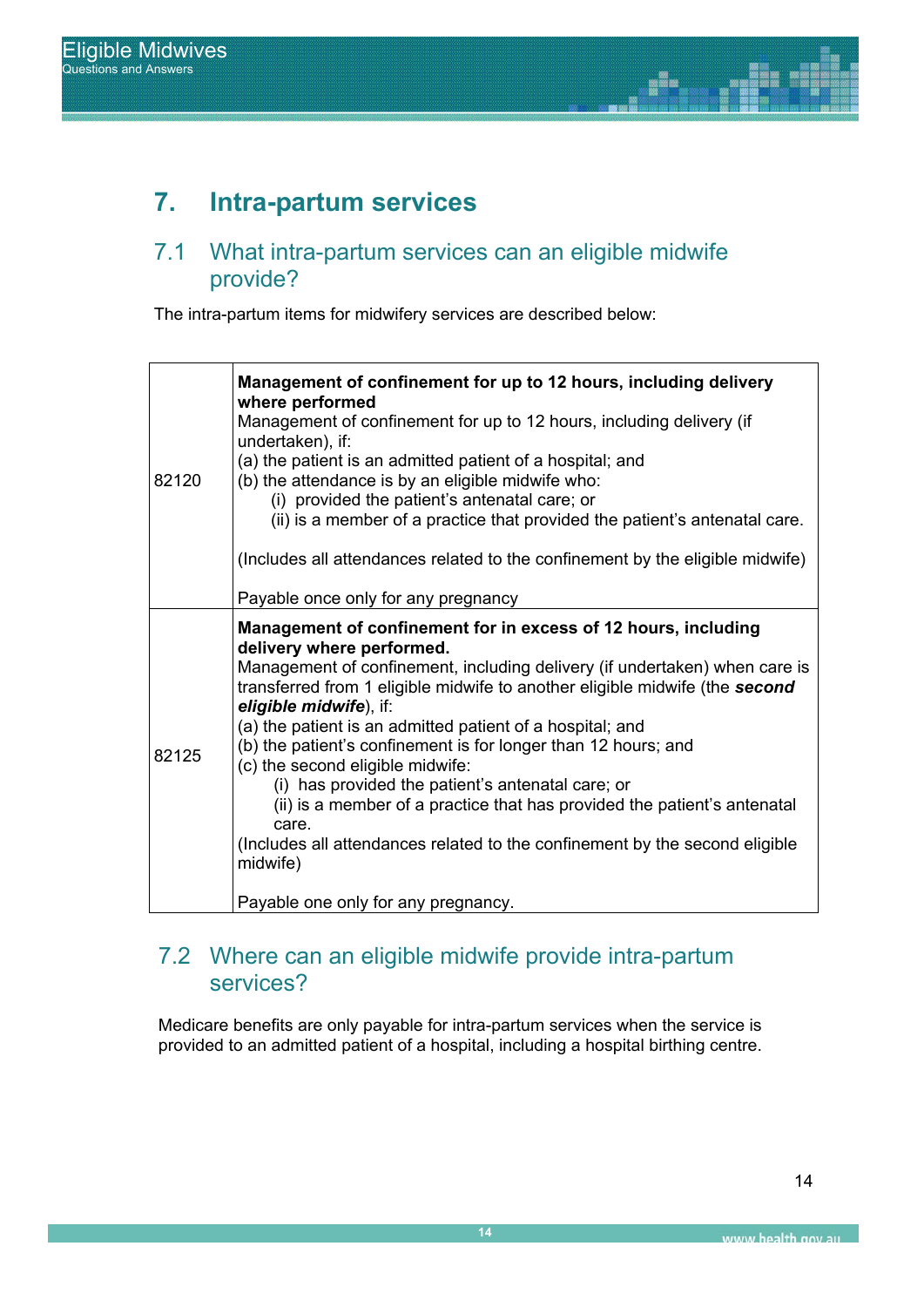7.3 Can an eligible midwife claim an intra-partum service if the woman they are caring for delivers before she is admitted to hospital and the eligible midwife is in attendance?

No. Medicare benefits would not be payable in this situation.

### *7.3* Can these items be claimed where an eligible midwife does not undertake the delivery?

MBS items 82120 and 82125 provide for a Medicare benefit to be payable for the management of confinement by an eligible midwife, whether or not the eligible midwife undertakes the delivery. This is in recognition that a midwife may spend considerable time with a woman in labour after which circumstances may arise that require the woman's intra-partum care to be handed over to a second eligible midwife or care is escalated to a medical practitioner.

It is not intended that the MBS items be claimed routinely by eligible midwives who do not intend to undertake the delivery i.e. where the eligible midwife has arranged beforehand for a medical practitioner to undertake the delivery.

A Medicare benefit is payable where the eligible midwife does not undertake the delivery because:

- care was transferred to a second midwife for management of labour which had exceeded 12 hours; or
- x there was a clinical need to escalate care to an obstetrician or medical practitioner who provides obstetric services.

### 7.5 The items are time based. What does the time component cover?

The MBS items cover the period of exclusive and continuous care by an eligible midwife of an in-hospital patient in labour, including delivery where performed.

### 7.6 Following delivery, if an eligible midwife needs to repair an episiotomy or tear, what Medicare item would apply?

No additional benefit would be payable. The delivery includes repair of an episiotomy and repair of tears.

7.7 What Medicare benefit would be payable if the woman is referred to a second midwife because labour exceeded 12 hours and continues for another 12 hours necessitating a third midwife to attend?

There is no additional Medicare benefit for the third midwife.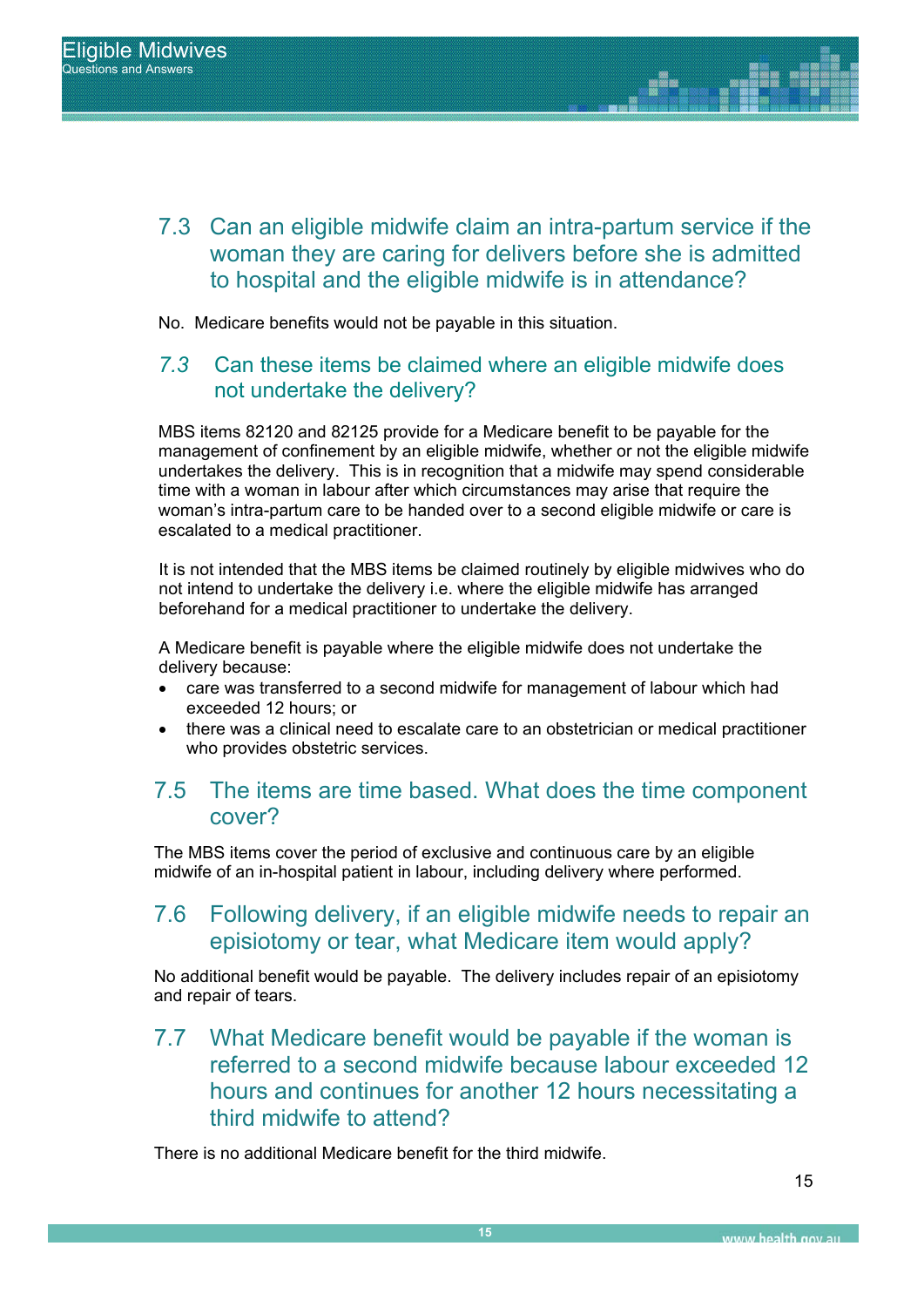7.8 Would Medicare benefits be payable under both items if the first eligible midwife chose to remain with the woman beyond 12 hours?

No. Medicare benefits are only payable under item 82125 where the woman's care is transferred to a second midwife.

> 7.9 If the patient's care required transfer to a medical practitioner before labour commences, can the eligible midwife attend the woman in labour and assist the obstetrician with the delivery and claim an intra-partum item?

No. Medicare benefits are not payable for the eligible midwife's attendance where the woman's care is transferred to a medical practitioner prior to labour commencing, as the medical practitioner will be managing the confinement.

### 7.10 If an eligible midwife needs to escalate care to an obstetrician during labour, what item would apply for the obstetrician's delivery?

The following items would apply, depending on the service provided:

|       | <b>MANAGEMENT OF VAGINAL DELIVERY,</b>                                                                                                                              |  |
|-------|---------------------------------------------------------------------------------------------------------------------------------------------------------------------|--|
| 16527 | - if the patient's care has been transferred by an eligible midwife for<br>management of the delivery, including all attendances related to the<br>delivery (Anaes) |  |
|       | Payable only once for a pregnancy                                                                                                                                   |  |
|       | <b>CAESAREAN SECTION</b> and post-operative care for 7 days,                                                                                                        |  |
| 16528 | - if the patient's care has been transferred by an eligible midwife for<br>management of the birth (Anaes)                                                          |  |
|       | Payable once only for a pregnancy                                                                                                                                   |  |

If care is escalated to an obstetrician prior to the commencement of labour, the following item would apply for the obstetrician's delivery:

|       | <b>MANAGEMENT OF LABOUR AND DELIVERY,</b>                                                                                               |
|-------|-----------------------------------------------------------------------------------------------------------------------------------------|
| 16519 | $\rightarrow$ - by any means (including caesarean section) including post-partum care<br>for 5 days - Payable only once for a pregnancy |
|       |                                                                                                                                         |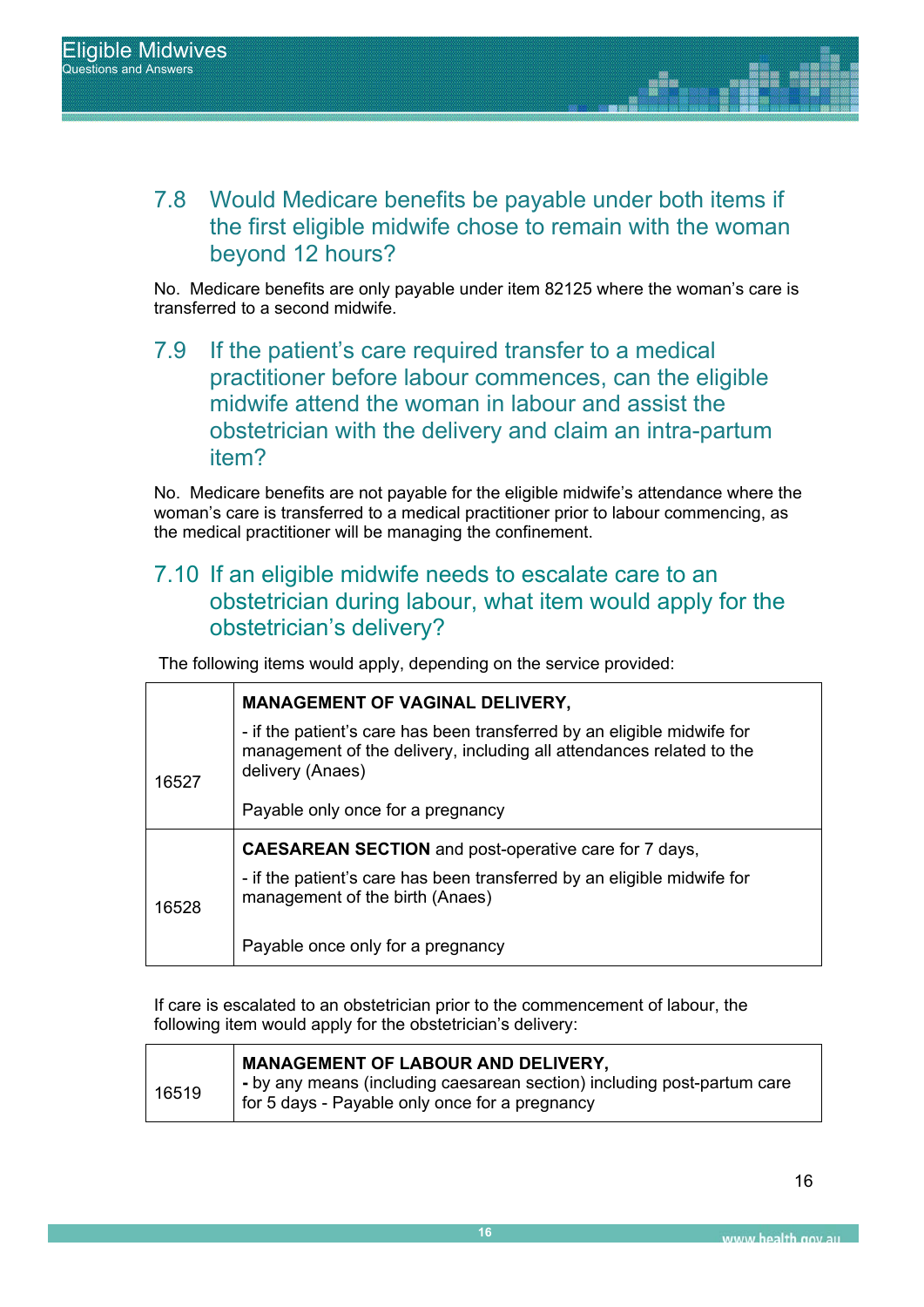

If an obstetrician transfers the woman back to the eligible midwife for routine postnatal care, Medicare benefits would be payable during this period as long as it were an arms length arrangement i.e. the midwife and the medical practitioner were not in the same group practice.

If both were in the same group practice, Medicare benefits would not be payable for midwifery postnatal care during this period and the midwife and the medical practitioner would need to come to a financial arrangement between themselves.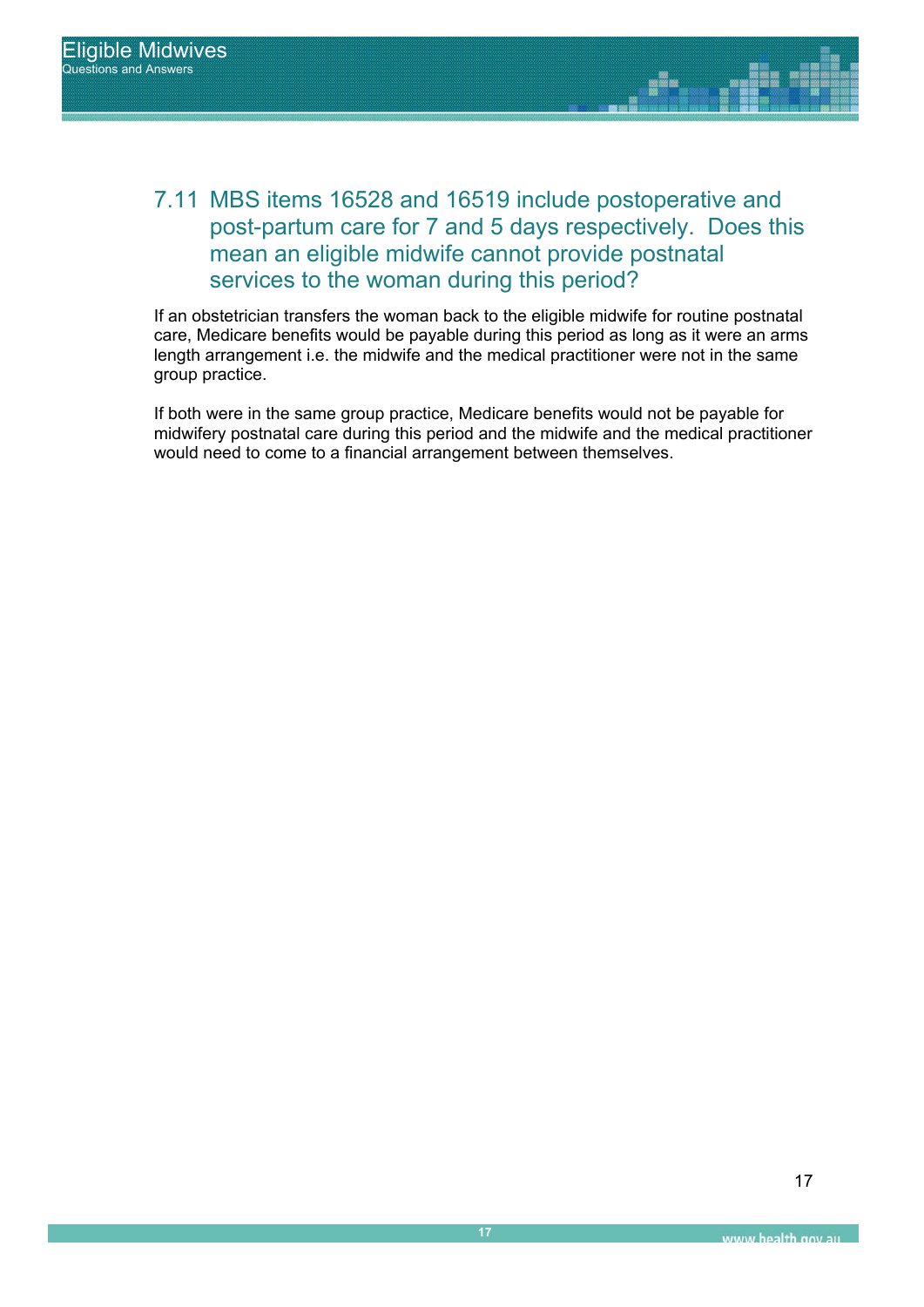## **8. Postnatal services**

#### $8.1$ What postnatal Medicare rebateable services can an eligible midwife provide?

The midwifery postnatal MBS items are described below:

| 82130 | <b>Short Postnatal Attendance</b><br>Short postnatal professional attendance by an eligible midwife, lasting up to<br>40 minutes, within 6 weeks after delivery.                                                                                                                                                                                                                                                                                              |
|-------|---------------------------------------------------------------------------------------------------------------------------------------------------------------------------------------------------------------------------------------------------------------------------------------------------------------------------------------------------------------------------------------------------------------------------------------------------------------|
| 82135 | <b>Long Postnatal Attendance</b><br>Long postnatal professional attendance by an eligible midwife, lasting at<br>least 40 minutes, within 6 weeks after delivery.                                                                                                                                                                                                                                                                                             |
| 82140 | <b>Six Week Postnatal Attendance</b><br>Postnatal professional attendance by an eligible midwife on a patient, not<br>less than 6 weeks but not more than 7 weeks after delivery of a baby,<br>including:<br>(a) a comprehensive examination of patient and baby to ensure normal<br>postnatal recovery; and<br>(b) referral of the patient to a general practitioner for the ongoing care of the<br>patient and baby<br>Payable once only for any pregnancy. |

### 8.2 Is there a limit on the number of postnatal attendances an eligible midwife can provide?

There is no upper limit on the number of postnatal attendances an eligible midwife can provide to a woman under items 82130 and 82135, other that they can only be provided in the first 6 weeks post delivery.

However, attendances are limited by the requirement that the service must be clinically relevant. *Clinically relevant* in relation to midwifery care means a service generally accepted by the midwifery profession as necessary for the appropriate treatment of the patient's clinical condition.

### 8.3 Are there any other limitations associated with postnatal services?

As with antenatal attendances, Medicare benefits are not available:

- (a) where the service rendered does *not* meet the item description and associated requirements;
- (b) where the service is *not* personally performed by the eligible midwife;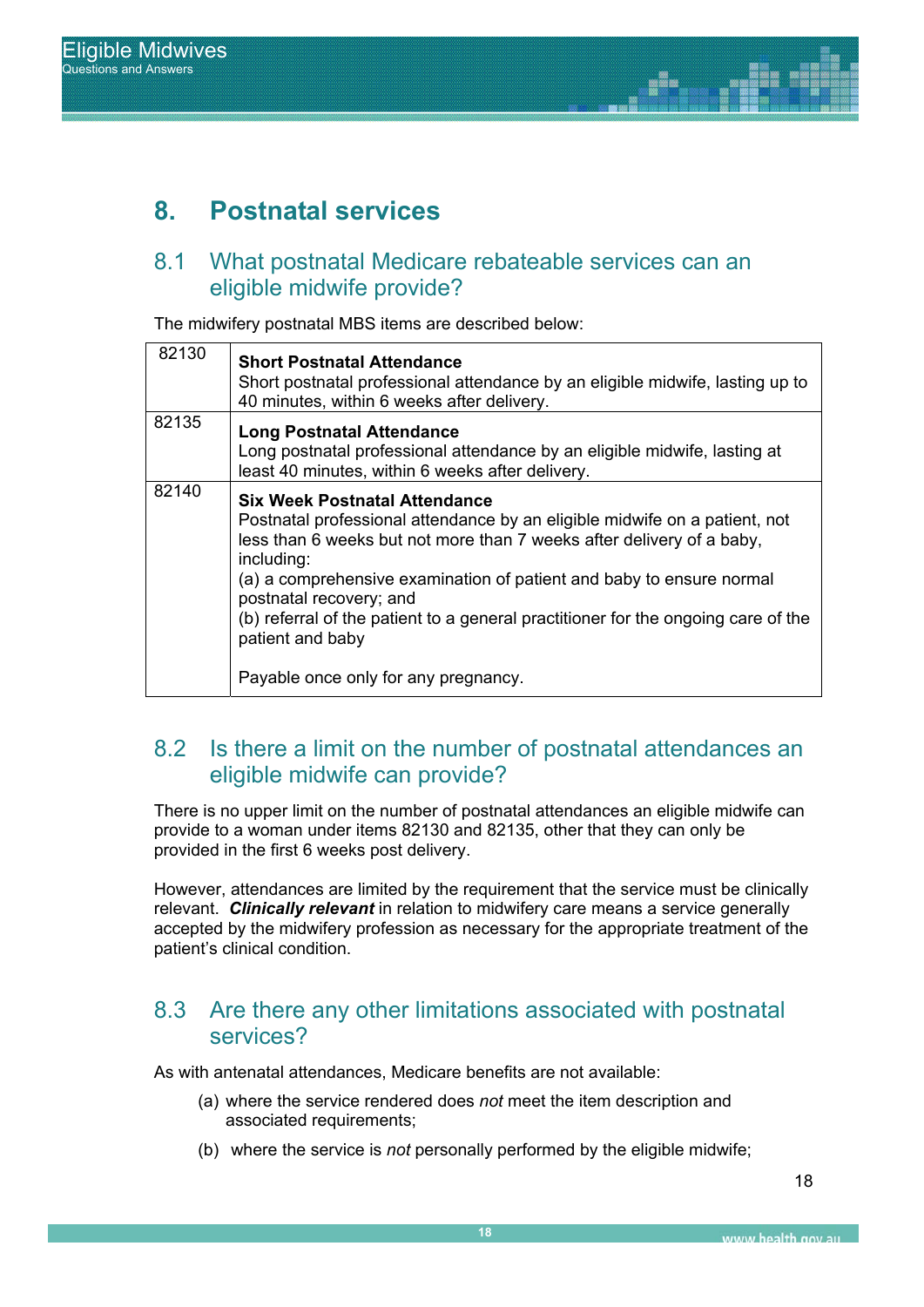- (c) for the inclusion of time in the consultation periods when the patient is *not* receiving active attention e.g. the time the provider may take to travel to the patient's home;
- (d) services provided where the patient is not in attendance, such as the issuing of repeat prescriptions;
- (e) telephone attendances; and
- (f) group sessions.

## **9. Telehealth services**

## **9.1 What telehealth Medicare rebateable services can an eligible midwife provide?**

New time-tiered MBS items were introduced on 1 July 2011 for eligible midwives providing clinical support during a specialist or consultant physician consultation, undertaken via videoconference with a patient located in a regional, remote or outer metropolitan area. These services are listed below.

| Item  | <b>Group M13- Eligible Midwives</b>                                                                                                                                                                                   |
|-------|-----------------------------------------------------------------------------------------------------------------------------------------------------------------------------------------------------------------------|
|       | <b>Subgroup 2 - Telehealth attendance</b>                                                                                                                                                                             |
|       | A professional attendance lasting less than 20 minutes (whether or not continuous) by a<br>participating midwife that requires the provision of clinical support to a patient who:                                    |
|       | a) is participating in a video consultation with a specialist practising in his or her<br>speciality of obstetrics or a specialist or consultant physician practising in his or her<br>speciality of paediatrics; and |
|       | b) is not an admitted patient; and                                                                                                                                                                                    |
|       | c) is located:                                                                                                                                                                                                        |
|       | $(i)$ both:                                                                                                                                                                                                           |
|       | (A) outside an Inner metropolitan area; and                                                                                                                                                                           |
|       | (B) at the time of the attendance—at least 15 kms by road from the<br>specialist or consultant physician mentioned in paragraph (a); or                                                                               |
|       | (ii) in Australia if the patient is a patient of:                                                                                                                                                                     |
|       | (A) an Aboriginal Medical Service; or                                                                                                                                                                                 |
| 82150 | (B) an Aboriginal Community Controlled Health Service for which a<br>direction made under subsection 19(2) of the Act applies.                                                                                        |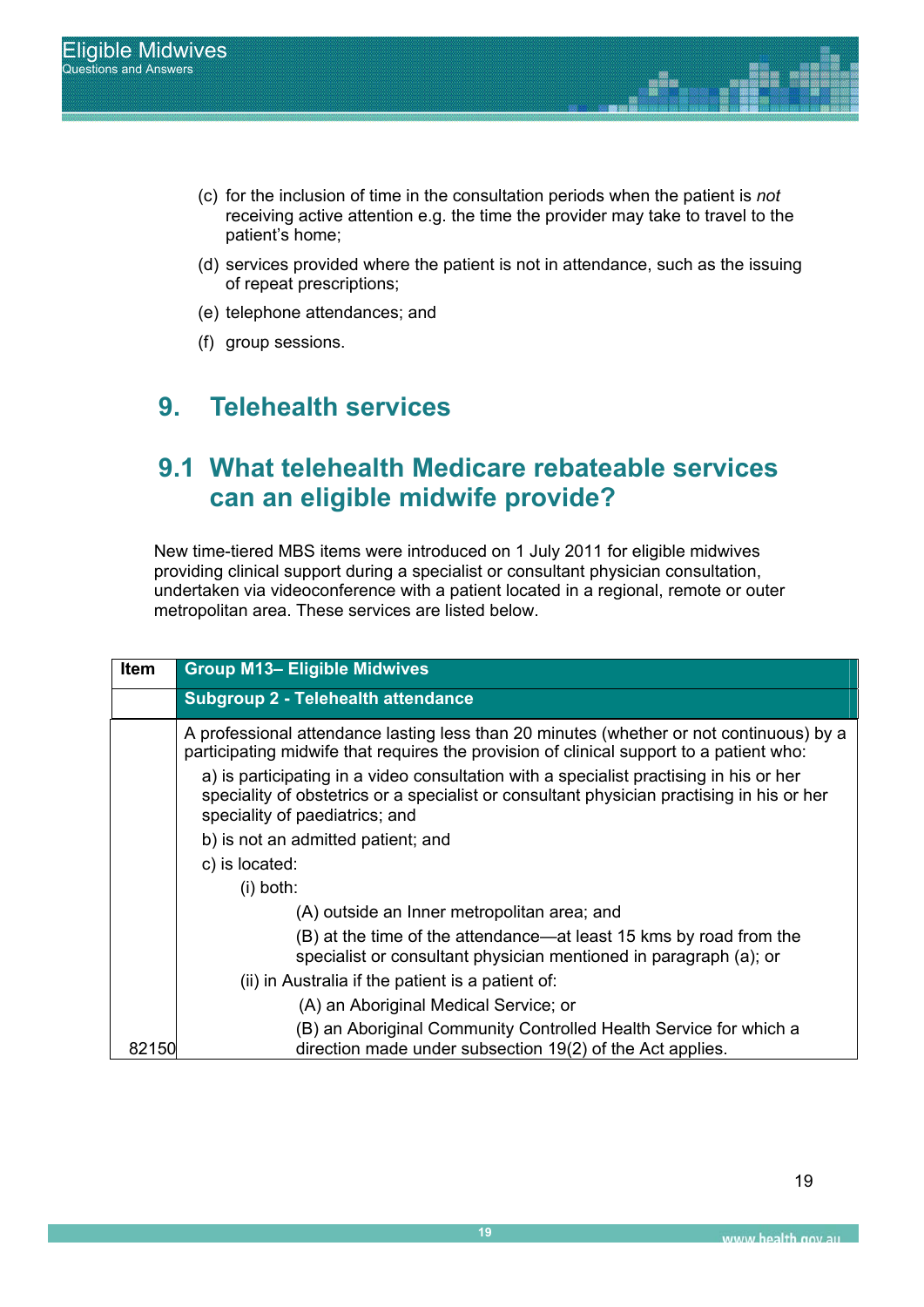|       | A professional attendance lasting at least 20 minutes (whether or not continuous) by a<br>participating midwife that requires the provision of clinical support to a patient who:                                                                                           |
|-------|-----------------------------------------------------------------------------------------------------------------------------------------------------------------------------------------------------------------------------------------------------------------------------|
|       | a) is participating in a video consultation with a specialist practising in his or her<br>speciality of obstetrics or a specialist or consultant physician practising in his or her<br>speciality of paediatrics; and                                                       |
|       | b) is not an admitted patient; and                                                                                                                                                                                                                                          |
|       | c) is located:                                                                                                                                                                                                                                                              |
|       | (i) both:                                                                                                                                                                                                                                                                   |
|       | (A) outside an Inner metropolitan area; and                                                                                                                                                                                                                                 |
|       | (B) at the time of the attendance—at least 15 kms by road from the specialist or<br>consultant physician mentioned in paragraph (a); or                                                                                                                                     |
|       | (ii) in Australia if the patient is a patient of:                                                                                                                                                                                                                           |
|       | (A) an Aboriginal Medical Service; or                                                                                                                                                                                                                                       |
| 82151 | (B) an Aboriginal Community Controlled Health Service for which a direction<br>made under subsection $19(2)$ of the Act applies.                                                                                                                                            |
|       | A professional attendance lasting at least 40 minutes (whether or not continuous) by a<br>participating midwife that requires the provision of clinical support to a patient who:<br>a) is participating in a video consultation with a specialist practising in his or her |
|       | speciality of obstetrics or a specialist or consultant physician practising in his or her<br>speciality of paediatrics; and                                                                                                                                                 |
|       | b) is not an admitted patient; and                                                                                                                                                                                                                                          |
|       | c) is located:                                                                                                                                                                                                                                                              |
|       | (i) both:                                                                                                                                                                                                                                                                   |
|       | (A) outside an Inner metropolitan area; and                                                                                                                                                                                                                                 |
|       | (B) at the time of the attendance—at least 15 kms by road from the specialist or<br>consultant physician mentioned in paragraph (a); or                                                                                                                                     |
|       | (ii) in Australia if the patient is a patient of:                                                                                                                                                                                                                           |
|       | (A) an Aboriginal Medical Service; or                                                                                                                                                                                                                                       |
| 82152 | (B) an Aboriginal Community Controlled Health Service for which a direction<br>made under subsection $19(2)$ of the Act applies.                                                                                                                                            |

From 1 November 2012, there is a requirement for the patient and specialist to be located a minimum of 15km apart at the time of the consultation. Minimum distance between specialist and patient video consultations are measured by the most direct (ie least distance) route by road. The patient or the specialist is not permitted to travel to an area outside the minimum 15 km distance in order to claim a video conference.

This rule will not apply to specialist video consultation with patients who are at an Aboriginal Medical Service or an Aboriginal Community Controlled Health Service for which a direction made under subsection 19(2) of the *Health Insurance Act 1973* as these patients are able to receive telehealth services anywhere in Australia.

More information can be found atwww.medicareaustralia.gov.au and www.mbsonline.gov.au.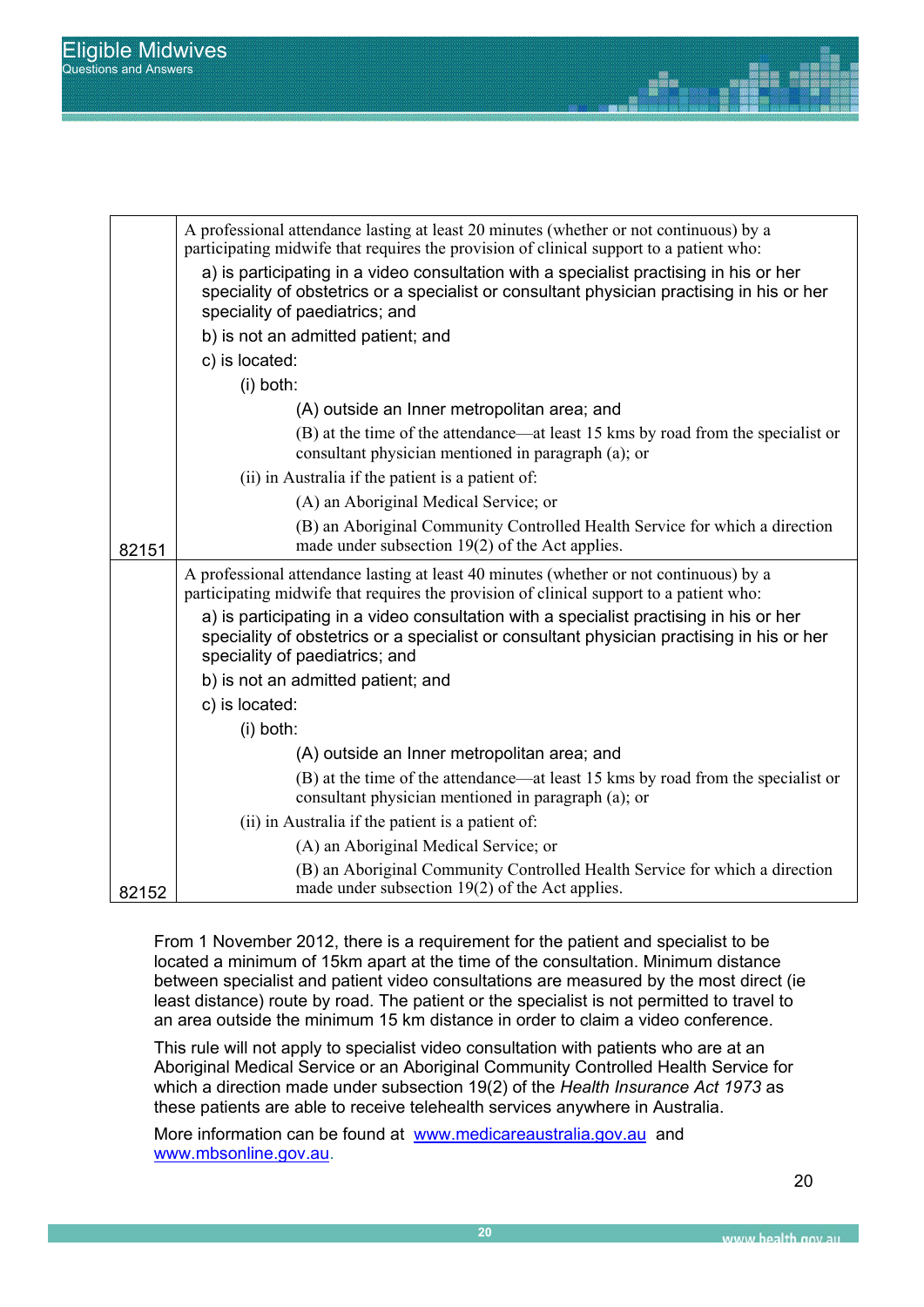# **10. Schedule fees and Medicare rebates**

## 10.1 How are Medicare benefits calculated?

The fee set for any item in the MBS is known as the "Schedule fee". There are two levels of benefit payable for midwifery services:

- (a) **75% of the Schedule fee** for services rendered to privately admitted patients receiving hospital treatment (i.e. other than for public patients); or
- (b) **85% of the Schedule fee** for services rendered to non-admitted patients.

### 10.2 Is an eligible midwife required to bulk bill patients?

This is a matter for each individual practitioner. Eligible midwives can bulk bill patients i.e. accept the relevant Medicare benefit, assigned to them, as payment in full for the service. Where eligible midwives charge in excess of the Medicare benefit, the resultant out-of-pocket costs are the responsibility of the patient.

### 10.3 What is the Medicare safety net?

Assistance is provided to patients for high out-of-pocket costs for out-of-hospital services through the "original" and "extended" Medicare safety nets:

- the original safety net provides that once the threshold is met, the Medicare benefit increases to 100% of the Schedule fee; and
- x under the extended Medicare safety net (EMSN), once certain thresholds are met, Medicare rebates 80% of the out-of-pocket costs. However, from 1 January 2010, a benefit limit under the EMSN (the EMSN benefit cap) has been applied to certain services, including midwifery and obstetric services.

### 10.4 What is the Extended Medicare Safety Net (EMSN) Cap for midwifery services?

In line with obstetric services, certain midwifery services are subject to an ESMN benefit cap. The caps that apply to midwifery services at 1 January 2011 are outlined below:

| <b>Item</b> | Maximum increase (\$) |
|-------------|-----------------------|
| 82100       | 20.65                 |
| 82105       | 15.50                 |
| 82110       | 20.65                 |
| 82115       | 51.55                 |
| 82130       | 15.50                 |
| 82135       | 20.65                 |
| 82140       | 15.50                 |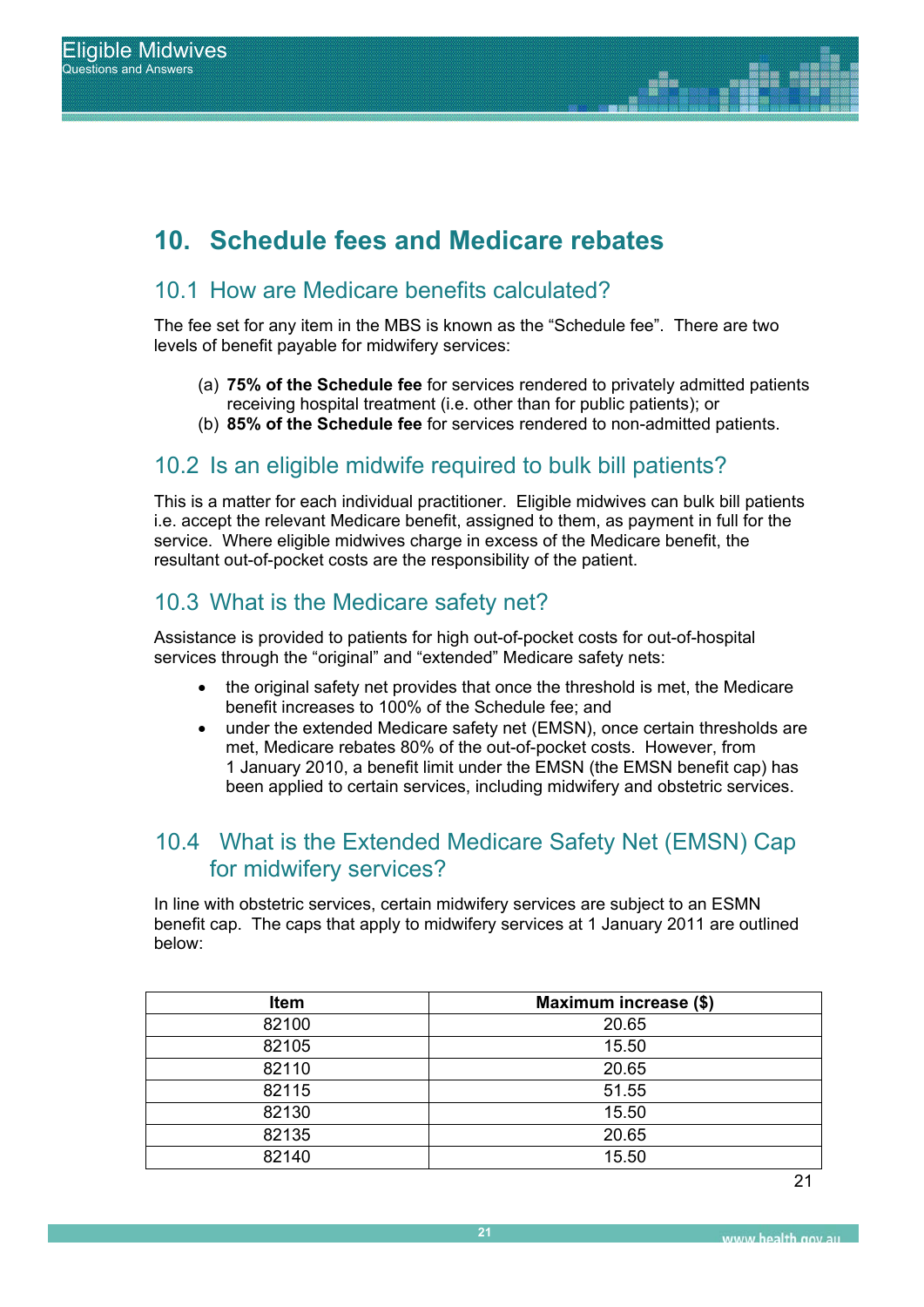### 10.5 What Rural and Remote services are there for midwives

### **Midwives in the public health system at rural and remote sites.**

Report Title In January 2011, Directions were issued under section 19(2) of the *Health Insurance Act 1973,* to enable Medicare benefits to be payable for bulk billed services provided by eligible midwives employed by the Aboriginal and Torres Strait Islander Community Controlled Health Services (ACCHS), including those located in regional and remote areas.

> As well, under the COAG *Improving Access to Primary Care in Rural and Remote Areas* exemption, eligible nurse practitioners and midwives can provide bulk billed services under Medicare from designated public hospital and community clinics in rural and remote communities.

### *Where to get further information*

For information on The Directions issued under section 19(2) of the *Health Insurance Act 1973*:

Contacts:

The Office for Aboriginal and Torres Strait Islander Health at oatsih19.2enquiries@health.gov.au.

The Department of Health in your State or Territory

## **11. Referral requirements**

### 11.1 Can eligible midwives refer to specialists?

Under the Regulation 2 of the *Health Insurance Regulations 1975*, a midwife can make a referral to a paediatrician or to an obstetrician if the referral arises out of a midwifery service provided by the midwife.

### 11.2 Is it mandatory for me to refer my client to an obstetrician at 34 weeks?

No. The changes to the Medical Benefits Schedule (MBS) allow eligible midwives to refer a woman to an obstetrician at 32-36 weeks for a check up if clinically indicated and/or requested. The terminology used in some general fact sheets on the Department's website are targeted at 'health consumers' and is not meant to be read as a mandatory referral.

### 11.3 Can a midwife refer to a paediatrician?

Yes. Under the *Health Insurance Regulations 1975*, a midwife can make a referral to a paediatrician or an obstetrician if the referral arises out of a midwifery service provided by the midwife. The legislation giving the midwife the right to refer to a paediatrian includes referral of the newly born baby if clinically necessary.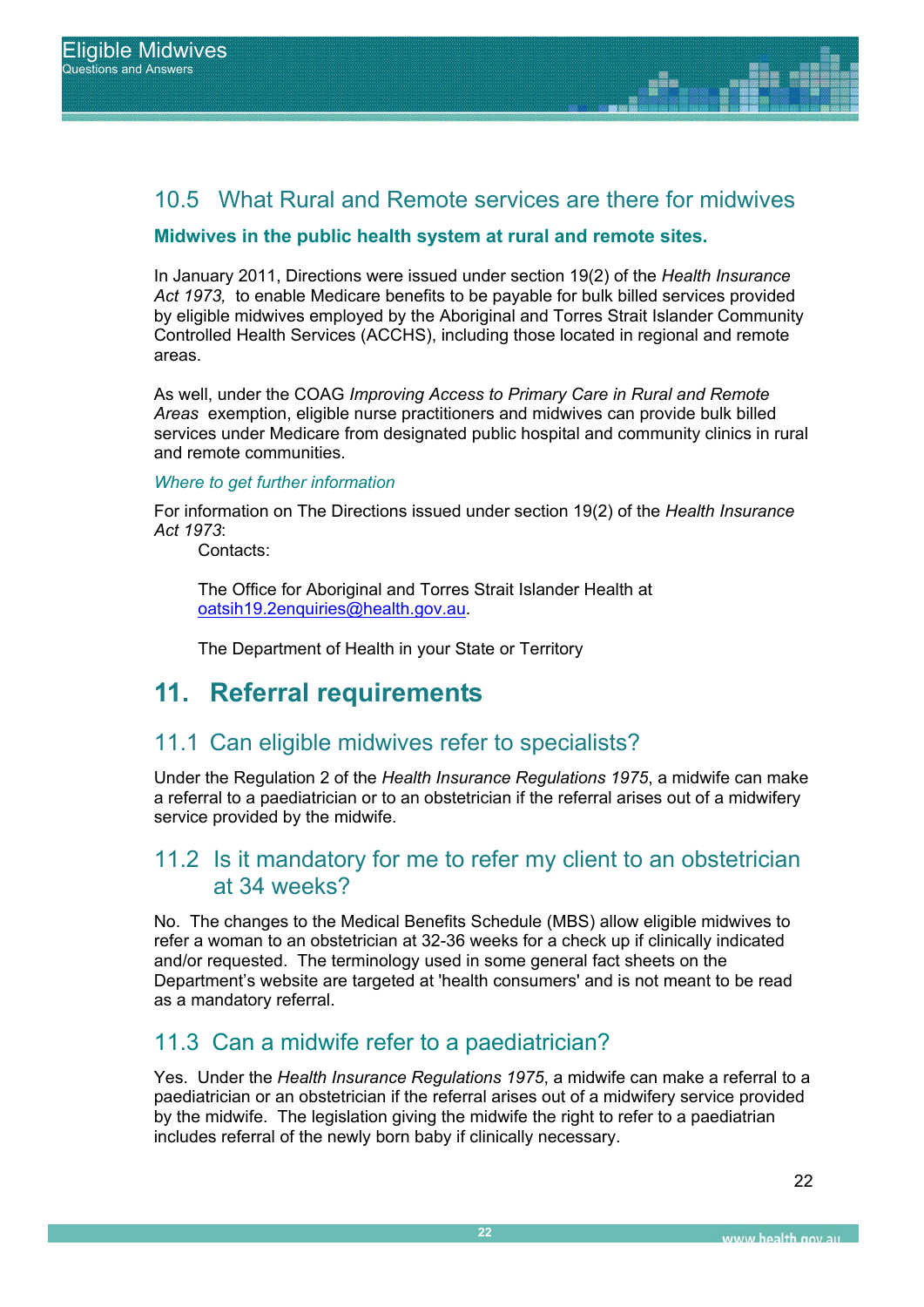A midwife will generally provide a post-natal service for the woman and child in her care within 6 weeks following the birth of the child (MBS item 82130).

## 11.4 How long does a referral from a midwife last?

A referral given by an eligible midwife is valid until 12 months after the first service given in accordance with the referral and applies to 1 pregnancy only. If the woman undergoes a second pregnancy in that 12 month period, a new referral will be required.

### 11.5 Why is a new referral required for a new pregnancy?

A new pregnancy represents a new episode of care.

11.6 What details need to be included on a referral?

A referral must be in writing in the form of a letter or a note to the specialist and must be signed and dated by the referring midwife. The referral must contain any information relevant to the patient and the specialist must have received the referral on or prior to providing a specialist consultation.

### 11.7 What happens if a specialist provides a consultation without referral?

The specialist's consultation would not attract Medicare benefits at the specialist rate.

### 11.8 Are there any exemptions in regard to a specialist providing a service without referrals, such as an emergency?

An emergency is exempt from this requirement if the specialist considers the patient's condition requires immediate attention without a referral. In that situation, the specialist is taken to be the referring practitioner.

If a referral is lost, stolen or destroyed, the midwife would need to provide a replacement referral as soon as is practicable after the service is provided.

If the woman is a privately admitted patient of a hospital, a letter or note is not required to refer the patient to a specialist. The referring midwife would make a notation in the woman's hospital records, which the eligible midwife would sign approving the referral.

### 11.9 Does the woman need a referral if an eligible midwife transfers her care during the intra-partum period under items 16527 and 16528?

The midwife would make a signed notation in the woman's clinical record approving the transfer of care.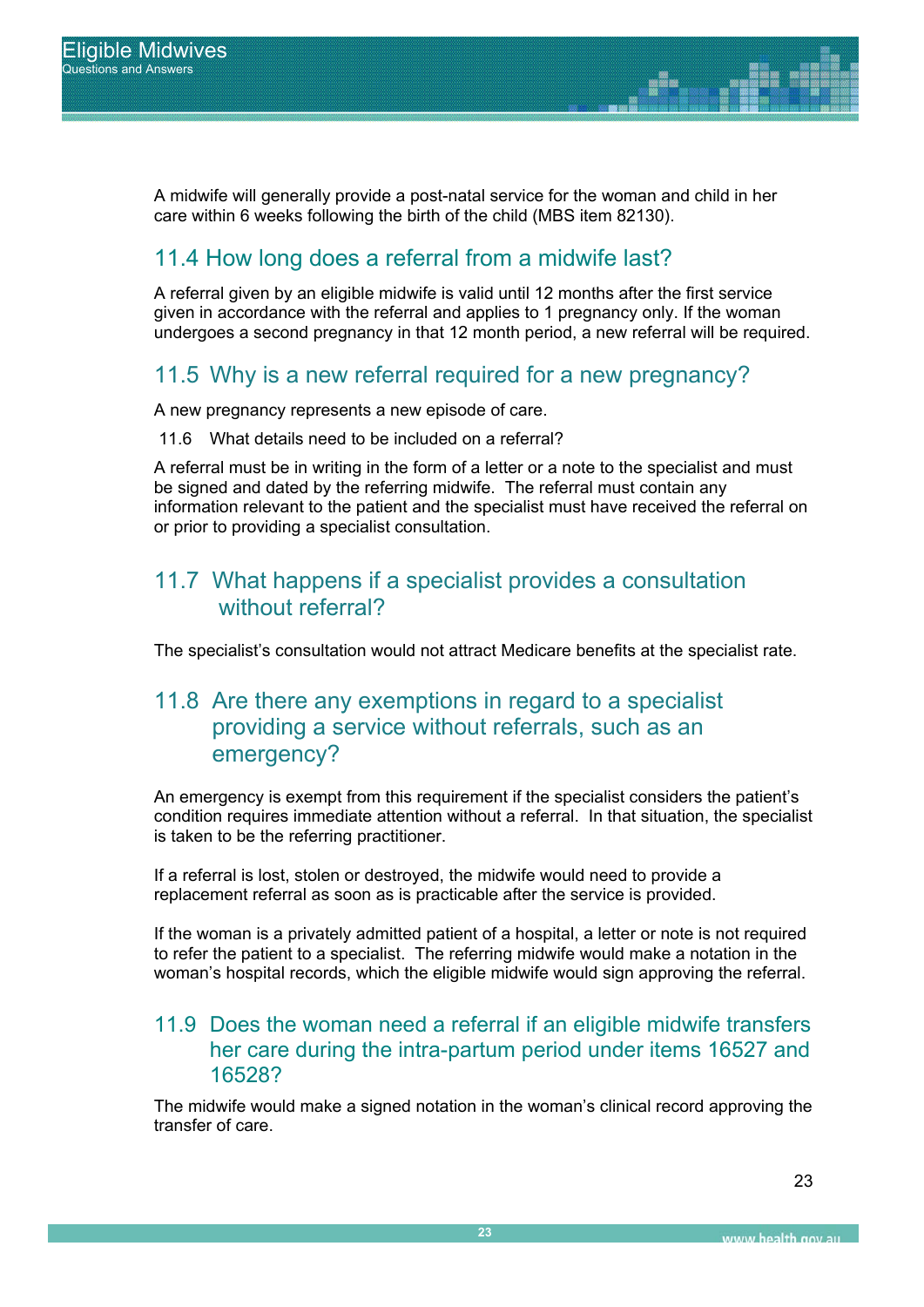### 11.10 Does the woman need a referral back to her GP after the 6 week postnatal period?

The midwife would provide a discharge summary to the GP outlining her maternity history and any relevant clinical issues, which would also be recorded in the patient's notes.

### 11.11 Can eligible midwives refer to allied health professionals?

If an eligible midwife referred patients to an allied health practitioner, Medicare benefits would not be payable for any allied health services.

### 11.11 Can a lactation consultant provide Medicare rebateable services in the postnatal period?

Medicare benefits are not payable for services provided by a lactation consultant. Medicare benefits would of course be payable for breast feeding support provided as part of the postnatal care by the eligible midwife

### 11.12 If the patient's care is transferred to a medical practitioner practising in a public hospital, is the midwife covered by insurance to attend the woman in labour and assist the obstetrician with the delivery if the woman is a public patient?

It has always been the case that the Commonwealth-supported MIGA policy does not cover the midwife once a patient becomes a public patient.

The Nursing and Midwifery Board of Australia (NMBA) has always required midwives to have professional indemnity cover when midwifery care/services are being provided (except with respect to the homebirth exemption).

The NMBA's definition of 'midwifery practice' is clear, and a midwife is not to practice unless covered by Professional Indemnity Insurance (PII). To do so risks action by the Board with respect to the midwife's registration.

On 2 September 2011, the NMBA released a Position Statement advising that the midwife can adopt the role of support person to the woman in this situation as long as the midwife's changed role is clearly articulated to both the woman and the health service. This position statement can be accessed at the following site: www.nursingmidwiferyboard.gov.au.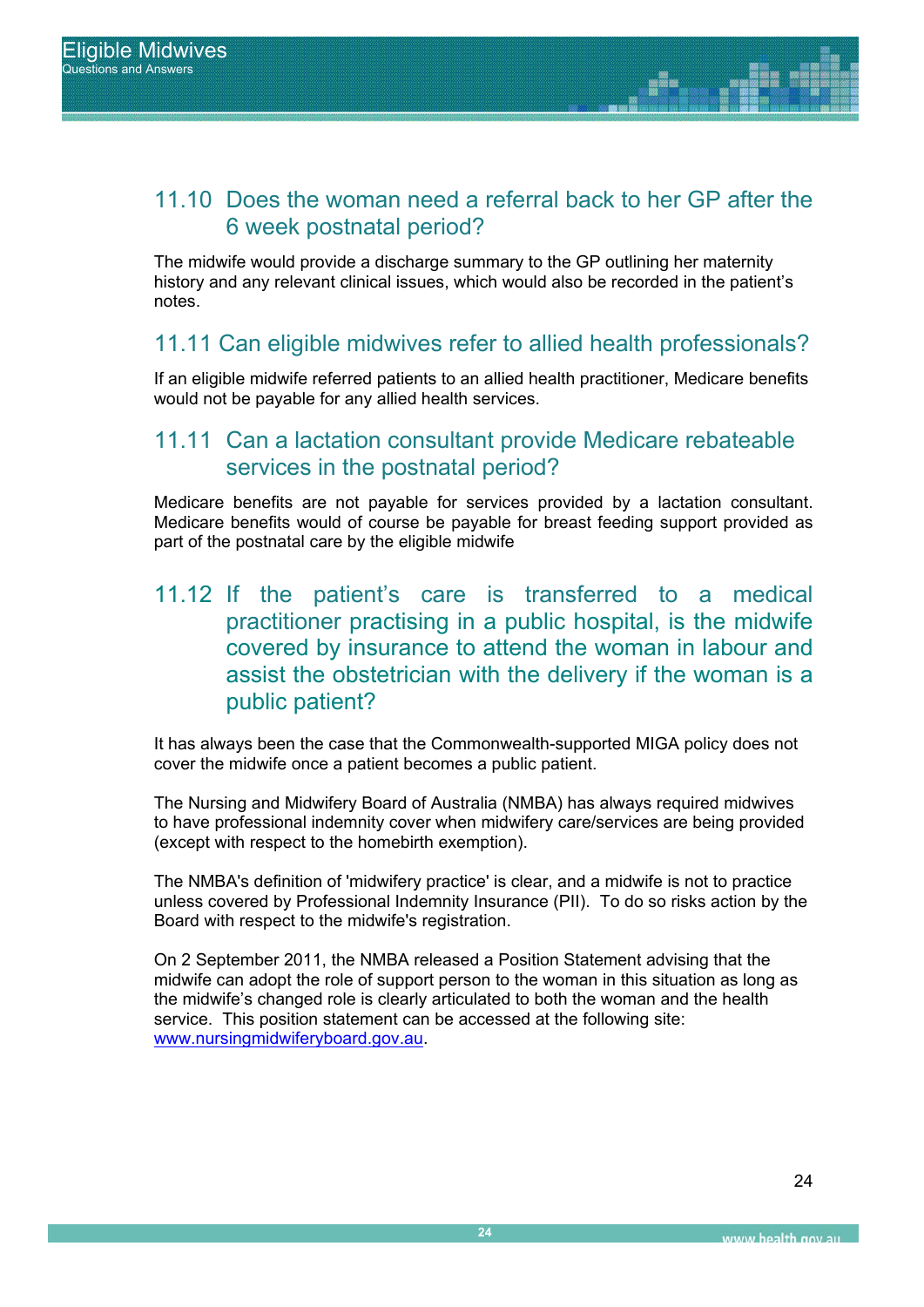## 12. Prescribing medicines and Requesting pathology tests and diagnostic imaging services

### 12.1 What medicines can a midwife prescribe under the Pharmaceutical Benefits Scheme?

Eligible midwives who have completed the approved midwifery prescribing course can prescribe selected Pharmaceutical Benefits Scheme (PBS) listed medicines. These are the Department of Health and Ageing agreed PBS subsidised items.

| <b>Item Code</b> | Name, manner of administration and form<br>& strength           | <b>Max</b><br><b>Quantity</b> | No. of<br>repeats | <b>Pack</b><br><b>size</b> |
|------------------|-----------------------------------------------------------------|-------------------------------|-------------------|----------------------------|
| 1884E            | <b>AMOXYCILLIN</b><br>Capsule 250 mg                            | 20                            | 1                 | 20                         |
| 1889K            | <b>AMOXYCILLIN</b><br>Capsule 500 mg                            | 20                            | 1                 | 20                         |
| 1891M            | <b>AMOXYCILLIN with CLAVULANIC ACID</b><br>Tablet 500 mg-125 mg | 10                            | 1                 | 10                         |
| 1775K            | <b>BENZYLPENICILLIN</b><br>Powder for injection 600 mg          | 10                            | 1                 | $\mathbf{1}$               |
| 3058Y            | <b>CEPHALEXIN</b><br>Capsule 250 mg                             | 20                            | 1                 | 20                         |
| 3119E            | <b>CEPHALEXIN</b><br>Capsule 500 mg                             | 20                            | $\mathbf{1}$      | 20                         |
| 2360F            | <b>CHLORAMPHENICOL</b><br>Eye drops 5 mg per mL (0.5%), 10 mL   | 1                             | $\overline{2}$    | 1                          |
| 1171P            | <b>CHLORAMPHENICOL</b><br>Eye ointment 10 mg per g (1%), 4 g    | 1                             | $\mathbf{0}$      | 1                          |
| 3138E            | <b>CLINDAMYCIN</b><br>Capsule 150 mg                            | 24                            | $\overline{0}$    | 24                         |
| 1302M            | <b>DICLOFENAC SODIUM</b><br>Suppository 100 mg                  | 40                            | 3                 | 20                         |
| 8121K            | <b>DICLOXACILLIN</b><br>Capsule 250 mg                          | 24                            | $\overline{0}$    | 24                         |
| 8122L            | <b>DICLOXACILLIN</b><br>Capsule 500 mg                          | 24                            | $\overline{0}$    | 24                         |
| 1526H            | <b>FLUCLOXACILLIN</b><br>Capsule 250 mg (as sodium)             | 24                            | $\overline{0}$    | 24                         |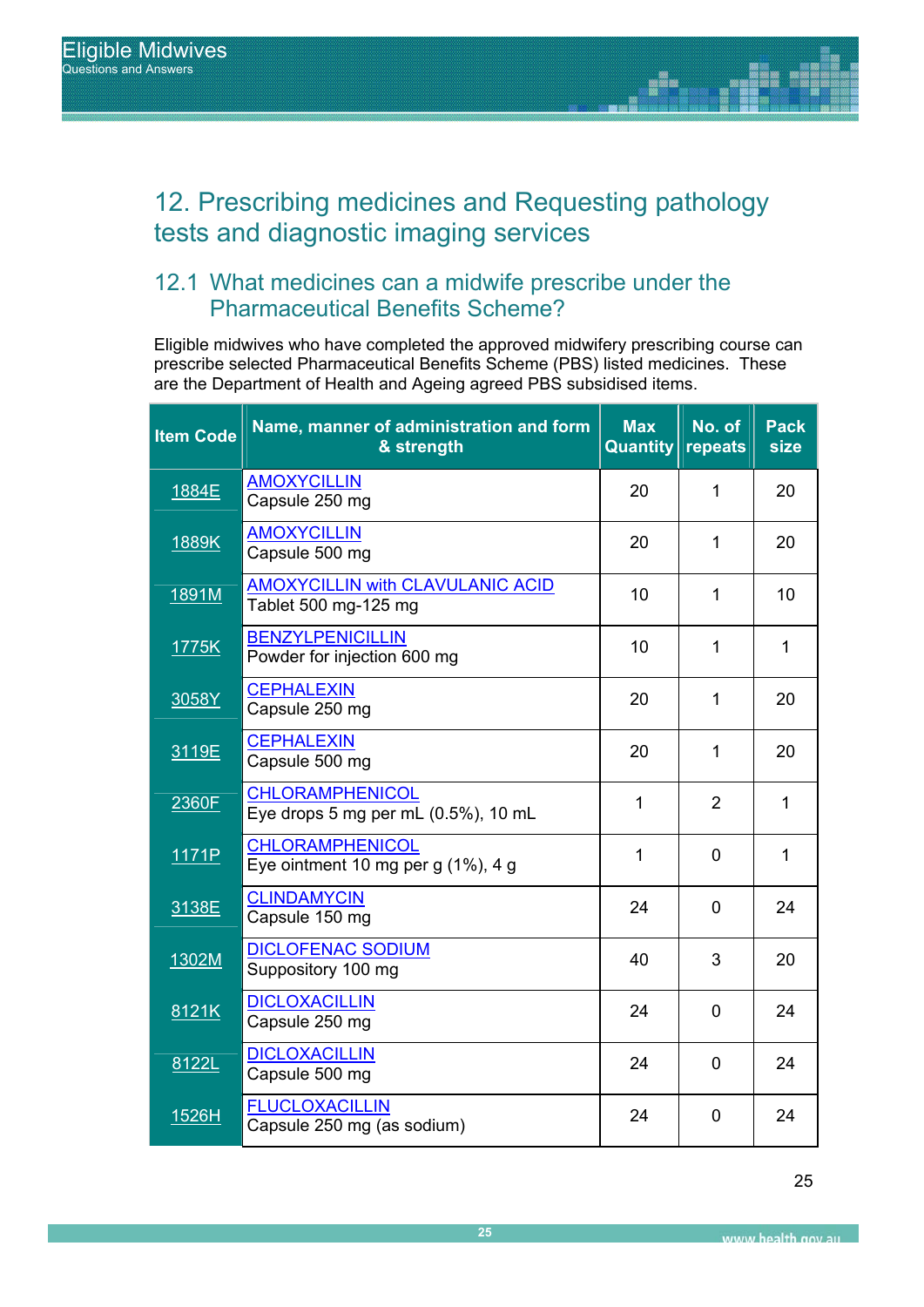| 1527J | <b>FLUCLOXACILLIN</b><br>Capsule 500 mg (as sodium)                     | 24           | $\overline{0}$ | 24              |
|-------|-------------------------------------------------------------------------|--------------|----------------|-----------------|
| 1440T | <b>FRAMYCETIN SULFATE</b><br>Eye and ear drops 5 mg per mL (0.5%), 8 mL | $\mathbf{1}$ | $\overline{2}$ | 1               |
| 3192B | <b>IBUPROFEN</b><br>Tablet 400 mg                                       | 30           | $\mathbf 0$    | 30              |
| 2913H | <b>LEVONORGESTREL</b><br>Tablets 30 micrograms, 28                      | 4            | $\overline{2}$ | $\overline{4}$  |
| 2530E | <b>LINCOMYCIN</b><br>Injection 600 mg in 2 mL                           | 5            | $\Omega$       | 5               |
| 1207M | <b>METOCLOPRAMIDE HYDROCHLORIDE</b><br>Tablet 10 mg                     | 25           | $\mathbf{0}$   | 25              |
| 1206L | METOCLOPRAMIDE HYDROCHLORIDE<br>Injection 10 mg in 2 mL                 | 10           | $\Omega$       | 10 <sup>1</sup> |
| 1644M | <b>MORPHINE SULFATE</b><br>Injection 10 mg in 1 mL                      | 5            | $\mathbf 0$    | 5               |
| 1645N | <b>MORPHINE SULFATE</b><br>Injection 15 mg in 1 mL                      | 5            | $\overline{0}$ | 5               |
| 1692C | <b>NITROFURANTOIN</b><br>Capsule 50 mg                                  | 30           | 1              | 30              |
| 1693D | <b>NITROFURANTOIN</b><br>Capsule 100 mg                                 | 30           | 1              | 30              |
| 1978D | <b>RANITIDINE HYDROCHLORIDE</b><br>Tablet 150 mg (base)                 | 60           | 5              | 60              |

Ŧ

For more information, please go to: http://www.pbs.gov.au/browse/midwife http://www.pbs.gov.au/browse/midwife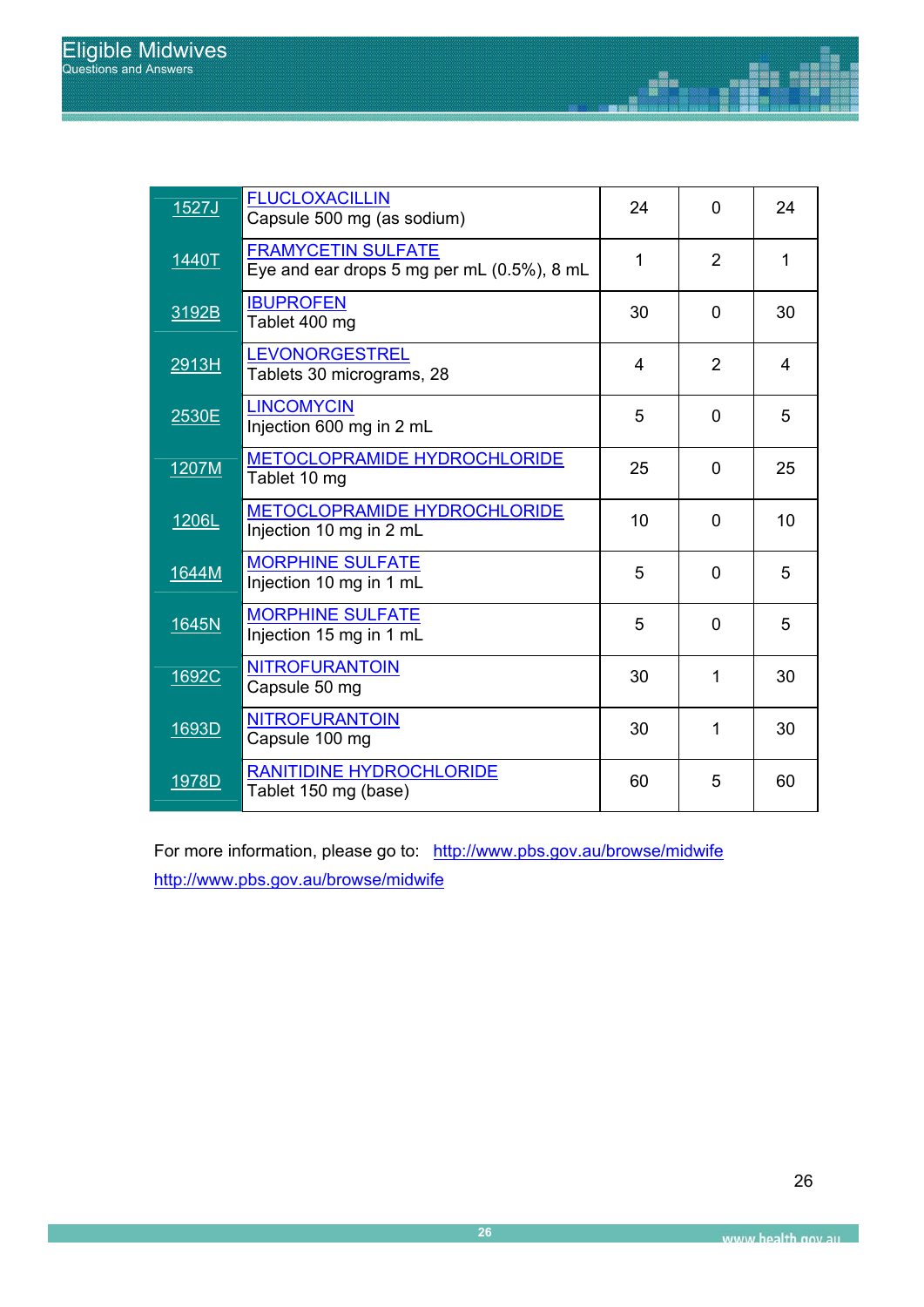## 12.2 What pathology tests can a midwife request?

e a Mi REPORT SUB TITLE Midwives can request the pathology services outlined below.

**MBS Pathology Services that a Midwife can Request**

**65060** - Haemoglobin, erythrocyte sedimentation rate, blood viscosity - 1 or more tests **65070 -** Erythrocyte count, haematocrit, haemoglobin, calculation or measurement of red cell index or indices, platelet count, leucocyte count and manual or instrument generated differential count - not being a service where haemoglobin only is requested - one or more instrument generated set of results from a single sample; and (if performed) (a) a morphological assessment of a blood film; (b) any service in item 65060 or 65072 **65090** - Blood grouping (including back-grouping if performed) - ABO and Rh (D antigen) **65093 -** Blood grouping - Rh phenotypes, Kell system, Duffy system, M and N factors or any other blood group system - 1 or more systems, including item 65090 (if performed) **65096 -** Blood grouping (including back-grouping if performed), and examination of serum for Rh and other blood group antibodies, including: (a) identification and quantitation of any antibodies detected; and (b) (if performed) any test described in item 65060 or 65070 **65099 -** Compatibility tests by crossmatch - all tests performed on any one day for up to 6 units, including: (a) all grouping checks of the patient and donor; and (b) examination for antibodies, and if necessary identification of any antibodies detected; and (c) (if performed) any tests described in item 65060, 65070, 65090 or 65096 **65114 -**1 or more of the following tests: (a) direct Coombs (antiglobulin) test; (b) qualitative or quantitative test for cold agglutinins or heterophil antibodies **66500 -** Quantitation in serum, plasma, urine or other body fluid (except amniotic fluid), by any method except reagent tablet or reagent strip (with or without reflectance meter) of: acid phosphatase, alanine aminotransferase, albumin, alkaline phosphatase, ammonia, amylase, aspartate aminotransferase, bicarbonate, bilirubin (total), bilirubin (any fractions), C-reactive protein, calcium (total or corrected for albumin), chloride, creatine kinase, creatinine, gamma glutamyl transferase, globulin, glucose, lactate dehydrogenase, lipase, magnesium, phosphate, potassium, sodium, total protein, total cholesterol, triglycerides, urate or urea - 1 test **66503 -** 2 tests described in item 66500 **66506 -** 3 tests described in item 66500 **66509 -** 4 tests described in item 66500 **66512 -** 5 or more tests described in item 66500 **66545 -** Oral glucose challenge test in pregnancy for the detection of gestational diabetes that includes: (a) administration of glucose; and (b) 1 or 2 measurements of blood glucose; and (c) (if performed) any test in item 66695 **66548 -** Oral glucose tolerance test in pregnancy for the diagnosis of gestational diabetes that includes: (a) administration of glucose; and (b) at least 3 measurements of blood glucose; and (c) any test in item 66695 (if performed) **66566 -** Quantitation of: (a) blood gases (including  $pO_2$ , oxygen saturation and  $pCO_2$ ); and (b) bicarbonate and pH;

including any other measurement (eg. haemoglobin, lactate, potassium or ionised calcium) or calculation performed on the same specimen - 1 or more tests on 1 specimen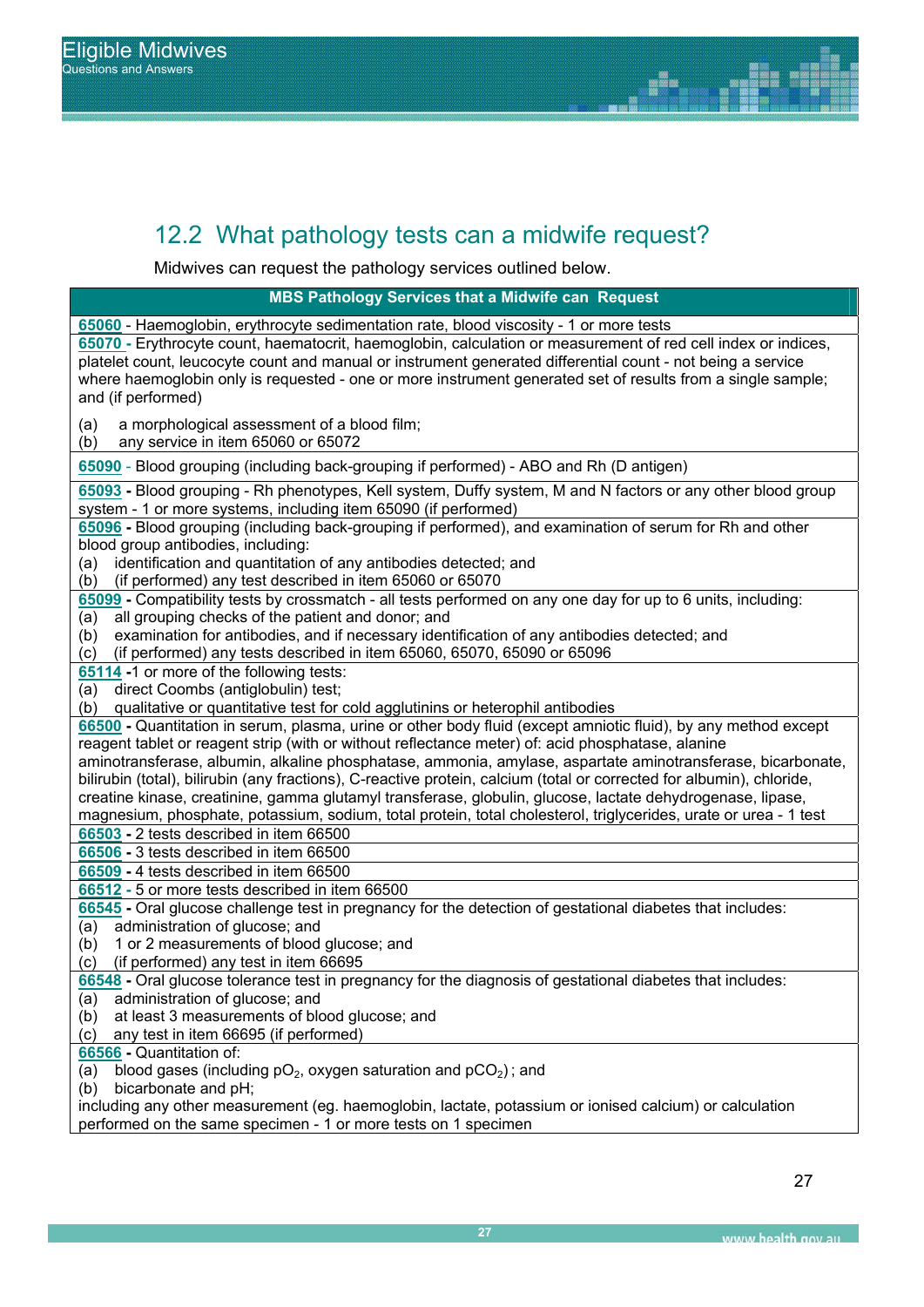| 66743 - Quantitation of alpha-fetoprotein in serum or other body fluids during pregnancy except if requested as                                                                              |
|----------------------------------------------------------------------------------------------------------------------------------------------------------------------------------------------|
| part of items 66750 or 66751                                                                                                                                                                 |
| 66750 - Quantitation, in pregnancy, of any two of the following - total human chorionic gonadotrophin (total                                                                                 |
| HCG), free alpha human chorionic gonadotrophin (free alpha HCG), free beta human chorionic gonadotrophin                                                                                     |
| (free beta HCG), pregnancy associated plasma protein A (PAPP-A), unconjugated oestriol ( $\mu$ E <sub>3</sub> ), alpha-                                                                      |
| fetoprotein (AFP) - to detect foetal abnormality, including a service described in 1 or more of items 73527 and                                                                              |
| 73529 (if performed) -                                                                                                                                                                       |
| 66751 - Quantitation, in pregnancy, of any three or more tests described in 66750                                                                                                            |
| 69303 - Culture and (if performed) microscopy to detect pathogenic micro-organisms from nasal swabs, throat                                                                                  |
| swabs, eye swabs and ear swabs (excluding swabs taken for epidemiological surveillance), including (if                                                                                       |
| performed):                                                                                                                                                                                  |
| pathogen identification and antibiotic susceptibility testing; or<br>(a)                                                                                                                     |
| a service described in item 69300;<br>(b)                                                                                                                                                    |
| specimens from 1 or more sites                                                                                                                                                               |
| 69306 - Microscopy and culture to detect pathogenic micro-organisms from skin or other superficial sites,                                                                                    |
| including (if performed):                                                                                                                                                                    |
| pathogen identification and antibiotic susceptibility testing; or<br>(a)                                                                                                                     |
| a service described in items 69300, 69303, 69312, 69318;<br>(b)                                                                                                                              |
| 1 or more tests on 1 or more specimens                                                                                                                                                       |
| 69309 - Microscopy and culture to detect dermatophytes and other fungi causing cutaneous disease from skin                                                                                   |
| scrapings, skin biopsies, hair and nails (excluding swab specimens) and including (if performed):                                                                                            |
| the detection of antigens not elsewhere specified in this Table; or<br>(a)                                                                                                                   |
| (b) a service described in items 69300, 69303, 69306, 69312, 69318;                                                                                                                          |
| 1 or more tests on 1 or more specimens                                                                                                                                                       |
| 69312 - Microscopy and culture to detect pathogenic micro-organisms from urethra, vagina, cervix or rectum                                                                                   |
| (except for faecal pathogens), including (if performed):                                                                                                                                     |
| pathogen identification and antibiotic susceptibility testing; or<br>(a)                                                                                                                     |
| a service described in items 69300, 69303, 69306 and 69318;<br>(b)                                                                                                                           |
| 1 or more tests on 1 or more specimens                                                                                                                                                       |
| 69316 - Detection of Chlamydia trachomatis by any method - 1 test (Item is subject to rule 26)                                                                                               |
| 69317 - 1 test described in item 69494 and a test described in 69316. (Item is subject to rule 26)                                                                                           |
|                                                                                                                                                                                              |
| 69324 - Microscopy (with appropriate stains) and culture for mycobacteria - 1 specimen of sputum, urine, or<br>other body fluid or 1 operative or biopsy specimen, including (if performed): |
|                                                                                                                                                                                              |
| microscopy and culture of other bacterial pathogens isolated as a result of this procedure; or<br>(a)                                                                                        |
| pathogen identification and antibiotic susceptibility testing;<br>(b)                                                                                                                        |
| including a service mentioned in item 69300                                                                                                                                                  |
| 69384 - Quantitation of 1 antibody to microbial antigens not elsewhere described in the Schedule - 1 test                                                                                    |
| (This fee applies where a laboratory performs the only antibody test specified on the request form or performs 1                                                                             |
| test and refers the rest to the laboratory of a separate APA)                                                                                                                                |
| 69387 - 2 tests described in item 69384                                                                                                                                                      |
| 69390 - 3 tests described in item 69384                                                                                                                                                      |
| 69393 - 4 tests described in item 69384                                                                                                                                                      |
| 69396 - 5 or more tests described in item 69384                                                                                                                                              |
| 69400 - A test described in 69384, if rendered by a receiving APP where no tests have been rendered by the                                                                                   |
| referring APP - 1 test                                                                                                                                                                       |
| cases a test described in 60384, other than that described in 60400 if rendered by a resoluting ADD                                                                                          |
|                                                                                                                                                                                              |

ise<br>N

**69401** - A test described in 69384, other than that described in 69400, if rendered by a receiving APP – each test to a maximum of 4 tests.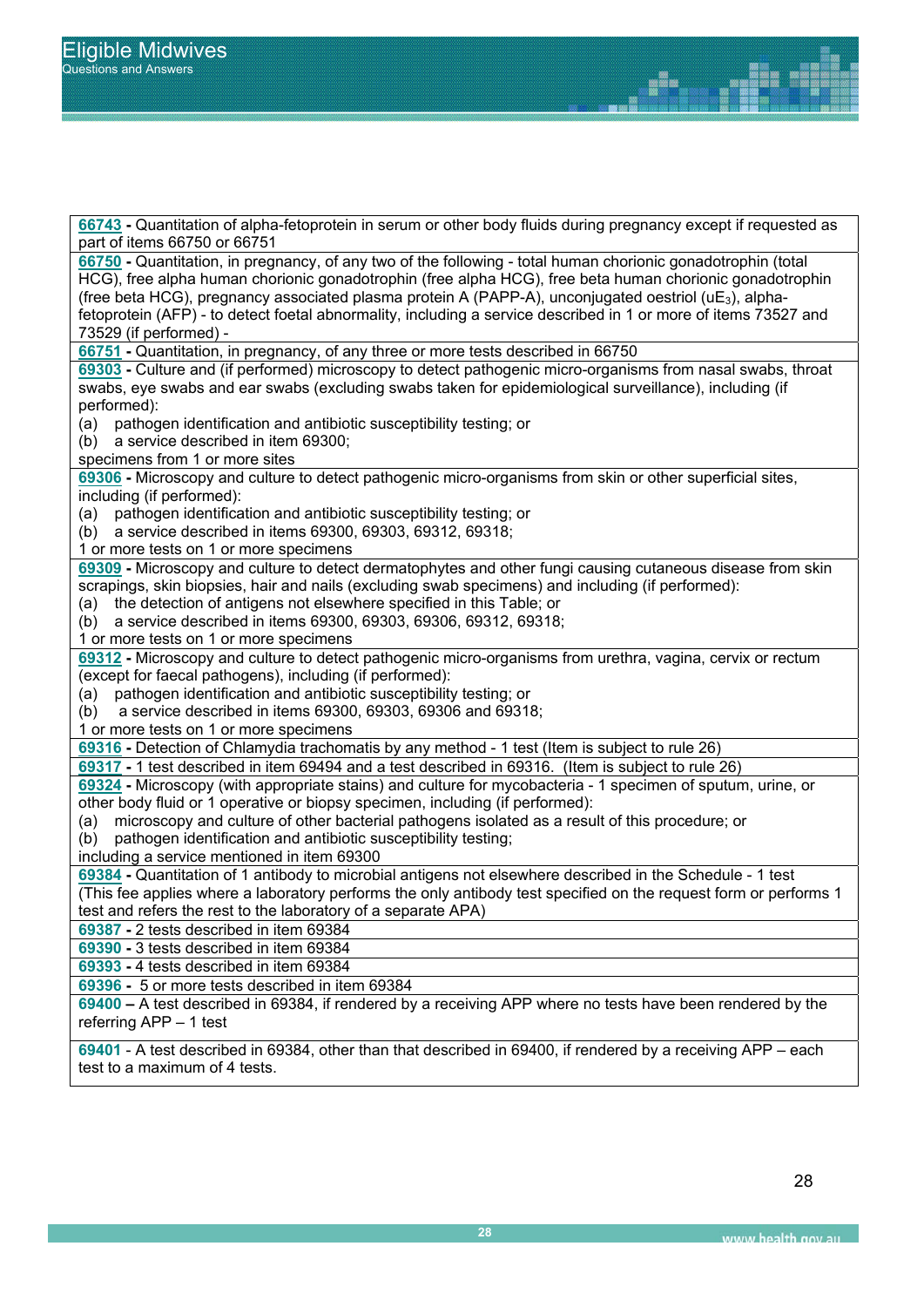$\vert$  that pregnancy) including:  $\vert$  (a) the determination of 1 of the following - rubella immune status, specific syphilis serology, carriage of **69405 -** Microbiological serology during a pregnancy (except in the investigation of a clinically apparent intercurrent microbial illness or close contact with a patient suffering from parvovirus infection or varicella during Hepatitis B, Hepatitis C antibody, HIV antibody and

(b) (if performed) a service described in 1 or more of items 69384, 69475, 69478 and 69481

**69408 -** Microbiological serology during a pregnancy (except in the investigation of a clinically apparent intercurrent microbial illness or close contact with a patient suffering from parvovirus infection or varicella during that pregnancy) including:

(a) the determination of 2 of the following - rubella immune status, specific syphilis serology, carriage of Hepatitis B, Hepatitis C antibody, HIV antibody and

(b) (if performed) a service described in 1 or more of items 69384, 69475, 69478 and 69481

**69411 -** Microbiological serology during a pregnancy (except in the investigation of a clinically apparent intercurrent microbial illness or close contact with a patient suffering from parvovirus infection or varicella during that pregnancy) including:

(a) the determination of 3 of the following - rubella immune status, specific syphilis serology, carriage of Hepatitis B, Hepatitis C antibody, HIV antibody and

(b) (if performed) a service described in 1 or more of items 69384, 69475, 69478 and 69481

**69413 -** Microbiological serology during a pregnancy (except in the investigation of a clinically apparent intercurrent microbial illness or close contact with a patient suffering from parvovirus infection or varicella during

that pregnancy) including:<br>(a) the determination of  $\theta$ the determination of 4 of the following - rubella immune status, specific syphilis serology, carriage of Hepatitis B, Hepatitis C antibody, HIV antibody and

(b) (if performed) a service described in 1 or more of items 69384, 69475, 69478 and 69481

**69415 -** Microbiological serology during a pregnancy (except in the investigation of a clinically apparent intercurrent microbial illness or close contact with a patient suffering from parvovirus infection or varicella during that pregnancy) including:

(a) the determination of all 5 of the following - rubella immune status, specific syphilis serology, carriage of Hepatitus B, Hepatitus C antibody, HIV antibody and

(b) (if performed) a service described in 1 or more of items 69384, 69475, 69478 and 69481

**73053 -** Cytology of a smear from cervix where the smear is prepared by direct application of the specimen to a slide, excluding the use of liquid based slide preparation techniques, and the stained smear is microscopically examined by or on behalf of a pathologist - each examination

(a) for the detection of precancerous or cancerous changes in women with no symptoms, signs or recent history suggestive of cervical neoplasia, or

(b) if a further specimen is taken due to an unsatisfactory smear taken for the purposes of paragraph (a); or (c) if there is inadequate information provided to use item 73055;

**73529 -** Human chorionic gonadotrophin (HCG), quantitation in serum by 1 or more methods (except by latex, membrane, strip or other pregnancy test kit) for diagnosis of threatened abortion, or follow-up of abortion or diagnosis of ectopic pregnancy, including any services performed in item 73527 - 1 test

### 12.3 How do these arrangements affect episode coning?

Episode coning applies in the same way it is applied for general practitioners. That is, the Medicare benefits payable in a patient episode for a set of pathology services, containing more than three items, ordered by a nurse practitioner or midwife for a nonhospitalised patient, will be equivalent to the sum of the benefits for the three items with the highest Schedule fees.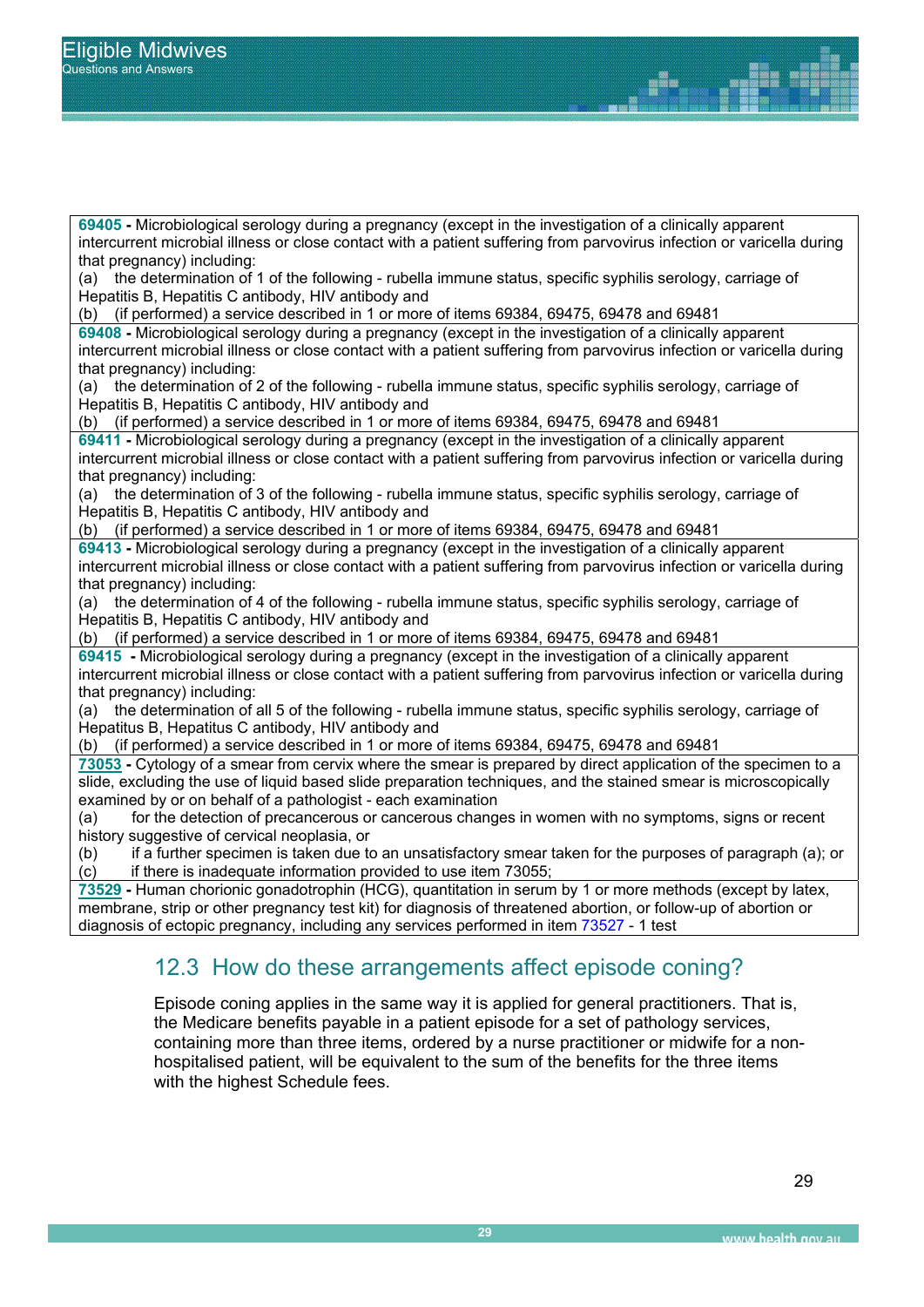### 12.4 How do these arrangements affect bulk billing incentives?

en<sub>d</sub> The current bulk billing incentives for pathologists will apply to services requested by eligible nurse practitioners and midwives, who have a Medicare provider number.

### REPORT SUB TITLE 12.5 How do these arrangements affect patient episode initiation fees (PEIs)?

PEIs apply to all episodes where a nurse practitioner or midwife requests pathology tests. Under section 16A(1)(aa)(i) and (1)(ab)(i) of the *Health Insurance Act 1973,* midwives and nurse practitioners are respectively defined as the "treating practitioner".

### 12.5 Which diagnostic imaging services can a midwife request?

Eligible midwives can order the diagnostic imaging services outlined below.

| Diagnostic Imaging MBS Items a Midwife Can Request |                                                                                                                                                                                                                                                                                                                                                          |  |
|----------------------------------------------------|----------------------------------------------------------------------------------------------------------------------------------------------------------------------------------------------------------------------------------------------------------------------------------------------------------------------------------------------------------|--|
| 55700                                              | Pregnancy-related or pregnancy complication ultrasound scan, where the<br>dating of the pregnancy (as confirmed by ultrasound) is less than 12 weeks of<br>gestation and where one or more conditions are present such as hypertension<br>or diabetes mellitus.                                                                                          |  |
| 55704                                              | Pregnancy-related or pregnancy complication, foetal development and<br>anatomy, ultrasound scan of, by any or all approaches, if the dating of the<br>pregnancy (as confirmed by ultrasound) is 12 to 16 weeks of gestation and<br>where one or more conditions are present such as hypertension or diabetes<br>mellitus.                                |  |
| 55706                                              | Pregnancy-related or pregnancy complication, foetal development and<br>anatomy, ultrasound scan of, by any or all approaches, with measurement of<br>all parameters for dating purposes, if the dating for the pregnancy (as<br>confirmed by ultrasound) is 17 to 22 weeks of gestation.                                                                 |  |
| 55707                                              | Pregnancy-related or pregnancy complication, fetal development and anatomy,<br>ultrasound scan of, by any or all approaches, if the pregnancy (as confirmed by<br>ultrasound) is dated by a fetal crown rump length of 45 to 84 mm and nuchal<br>translucency measurement is performed to assess the risk of foetal<br>abnormality.                      |  |
| 55718                                              | Pregnancy-related or pregnancy complication, foetal development and<br>anatomy, ultrasound scan of, by any or all approaches, if the dating of the<br>pregnancy (as confirmed by ultrasound) is after 22 weeks of gestation and<br>certain where one or more conditions are present such as known or suspected<br>foetal abnormality or malpresentation. |  |